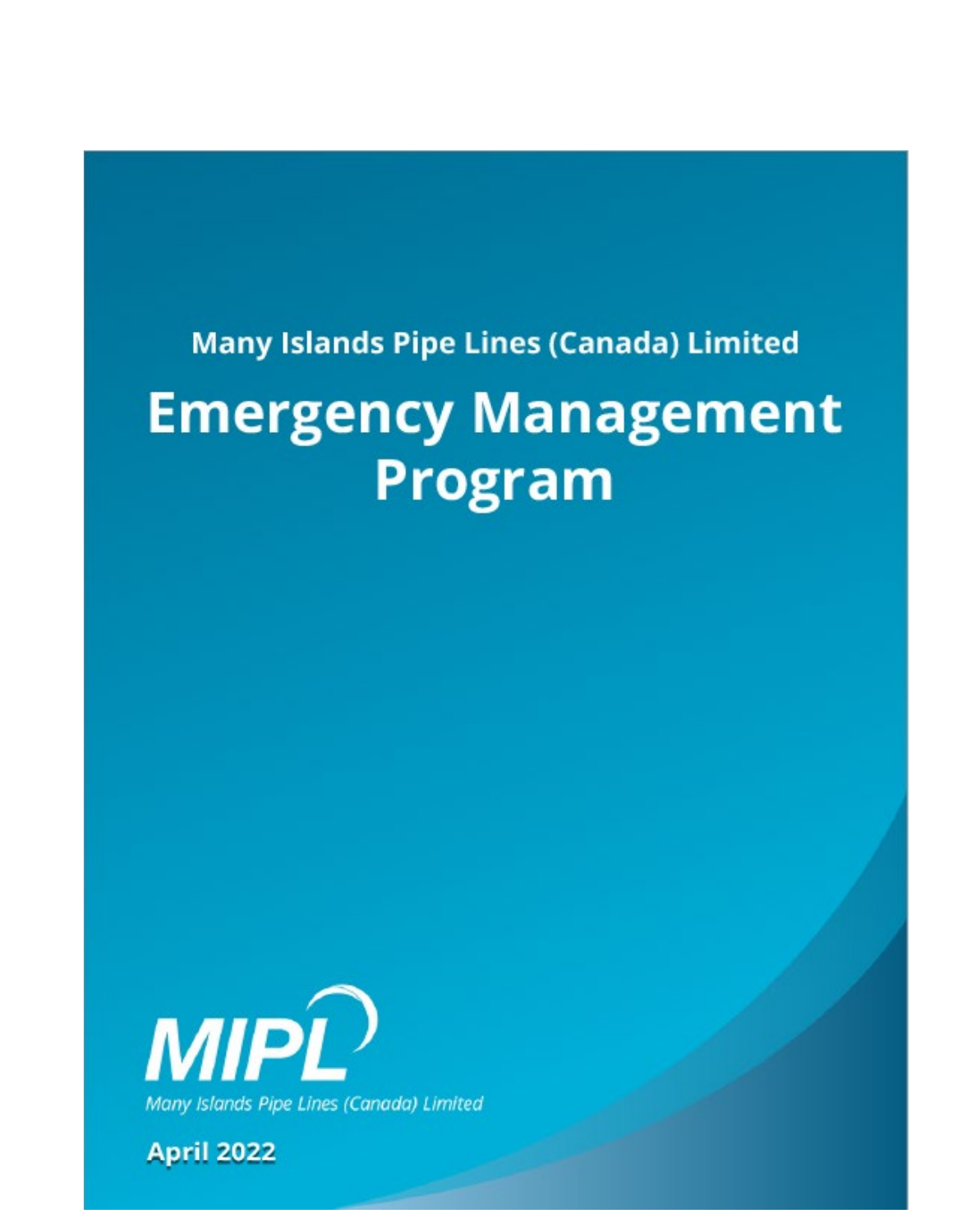#### **Document Change Control**

This table contains a history of the revisions made to this document. The document itself should be stored under version control in the CEMP SharePoint site. Upon completion of each version of the document, enter a brief description of the change(s) in the table below.

| <b>Version</b>    | <b>Brief Description of Change</b>                                                                                                                                                                         | Date of<br><b>Release</b> | <b>Updated By</b> | <b>Approved</b><br><b>By</b> |
|-------------------|------------------------------------------------------------------------------------------------------------------------------------------------------------------------------------------------------------|---------------------------|-------------------|------------------------------|
| April 2022        | Updated Definitions of exercise. Updated<br>formatting.                                                                                                                                                    | April 27,<br>2022         | D. Smith          | D. Janke                     |
| June 2021         | Update to ICS structure.                                                                                                                                                                                   | June 28,<br>2021          | G. Samuelson      | D. Janke                     |
| March 2021        | Updated document with formatting and<br>housekeeping changes. Removed list of<br>MIPL pipelines and facilities.                                                                                            | March 31,<br>2021         | G. Samuelson      | D. Janke                     |
| <b>March 2020</b> | Review and update of document. Removed<br>Chinook - Loomis gas line.                                                                                                                                       | March 31,<br>2020         | G. Samuelson      | D. Janke                     |
| July 2019         | Removal of non-required information<br>based on the NEB MO-002-2017 and<br>reorganization of remaining information<br>into the same headings as the NEB MO.                                                | June 26,<br>2019          | D. Janke          | R. Greggains                 |
| February<br>2019  | Removal of Renaissance - Bronson North<br>Pipeline. Added information related to full<br>scale exercise and Provincial EOC.<br>Updated NEB/TSB reporting procedures,<br>ICS figures and Key Contacts List. | February 18,<br>2019      | D. Janke          | R. Greggains                 |
| December<br>2018  | Removal of Petrolia Pipeline. Updated Key<br>Contacts List.                                                                                                                                                | December<br>14, 2018      | D. Janke          | R. Greggains                 |
| October<br>2018   | Addition of Portal Municipal Gas Pipeline.<br>Updated Key Contacts List.                                                                                                                                   | October 16,<br>2018       | D. Janke          | R. Greggains                 |
| September<br>2018 | Regular review and update to contact<br>information. Addition of Macklin<br>Compressor Station.                                                                                                            | September<br>27, 2018     | D. Janke          | R. Greggains                 |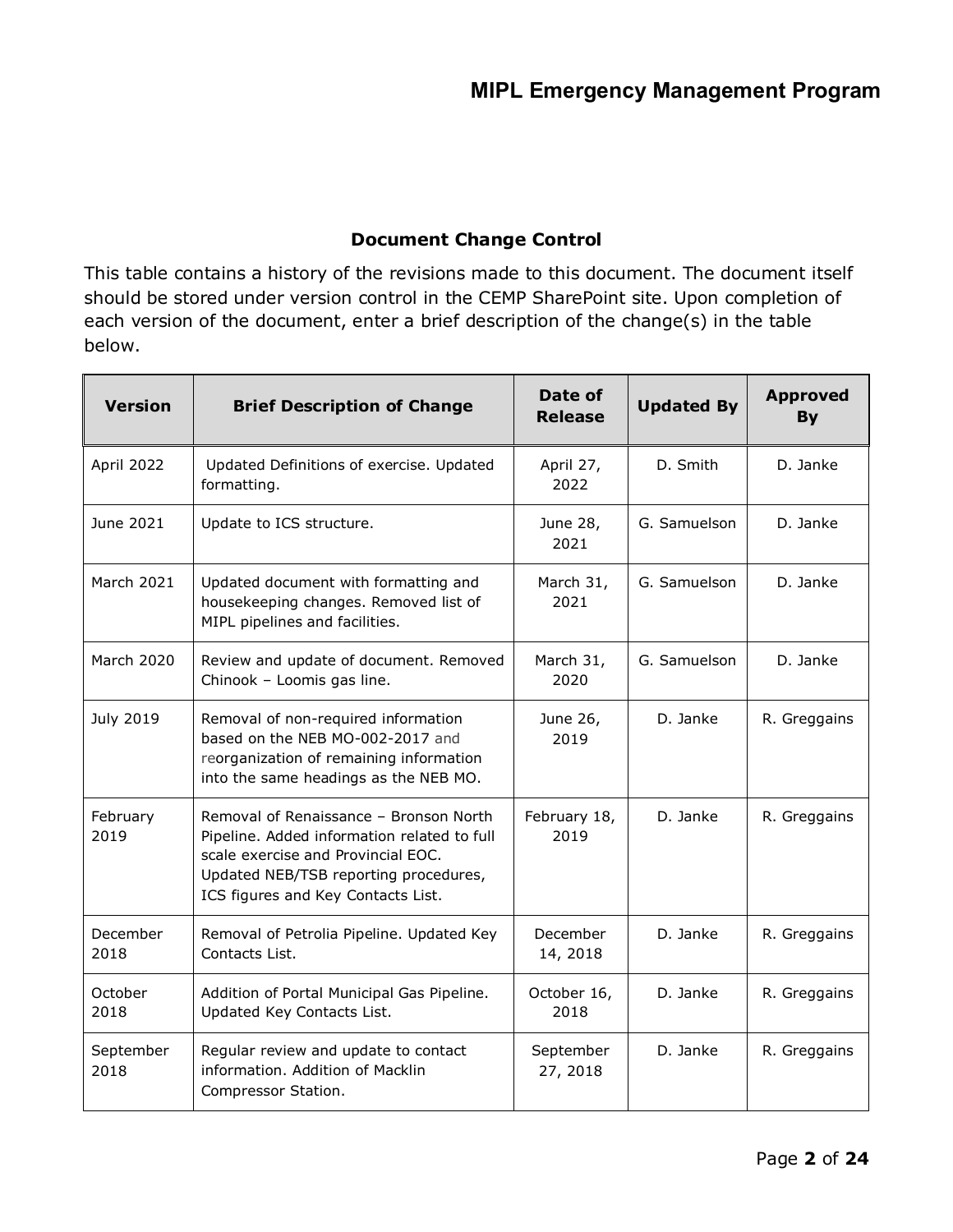# **MIPL Emergency Management Program**

| September<br>2017 | Removal of Mid-Continent Pipeline | September 1,<br>2017 | D. Janke |  |
|-------------------|-----------------------------------|----------------------|----------|--|
| July 2017         | New document                      | July 10, 2017        | D. Janke |  |

**This document is accessible on the Many Islands Pipe Lines (Canada) Limited website at: [https://www.miplcl.com.](https://www.miplcl.com/) Any printout of this document will be considered uncontrolled.**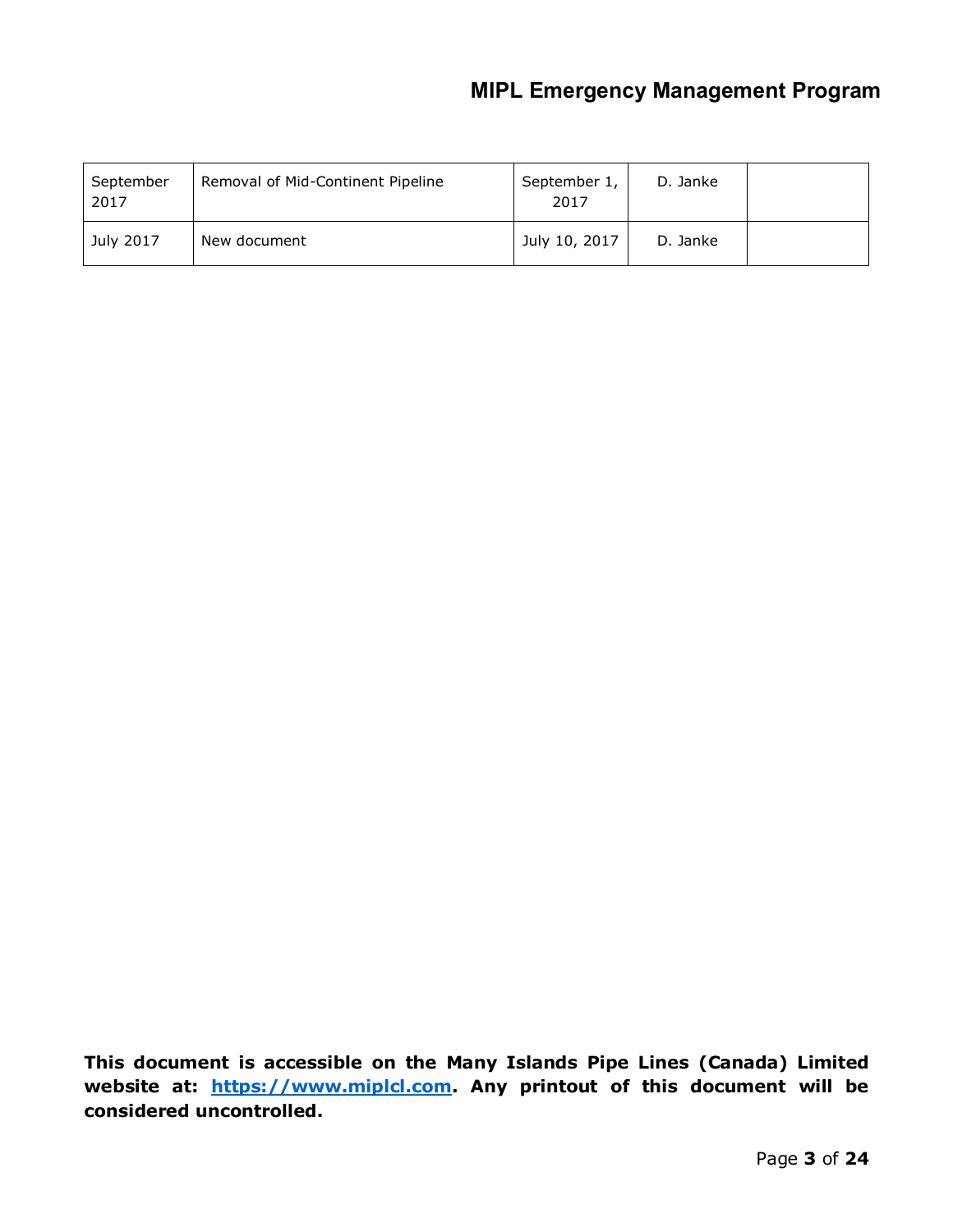# **Table of Contents**

| 1.0 |       |                                                                       |  |
|-----|-------|-----------------------------------------------------------------------|--|
| 2.0 |       |                                                                       |  |
| 2.1 |       |                                                                       |  |
| 2.2 |       |                                                                       |  |
| 3.0 |       |                                                                       |  |
| 4.0 |       |                                                                       |  |
| 4.1 |       |                                                                       |  |
| 4.2 |       |                                                                       |  |
| 4.3 |       | Hazard Identification, Risk Assessment and Controls, and Clean-up and |  |
|     | 4.3.1 | Threat & Hazard Identification and Risk Control 12                    |  |
|     | 4.3.2 |                                                                       |  |
|     | 4.3.3 |                                                                       |  |
| 4.4 |       |                                                                       |  |
| 4.5 |       |                                                                       |  |
| 4.6 |       |                                                                       |  |
|     | 4.6.1 |                                                                       |  |
|     | 4.6.2 | Incident Command and First Responder Training18                       |  |
|     |       |                                                                       |  |
|     | 4.6.3 |                                                                       |  |
|     | 4.6.4 |                                                                       |  |
| 4.7 |       |                                                                       |  |
|     | 4.7.1 |                                                                       |  |
|     | 4.7.2 |                                                                       |  |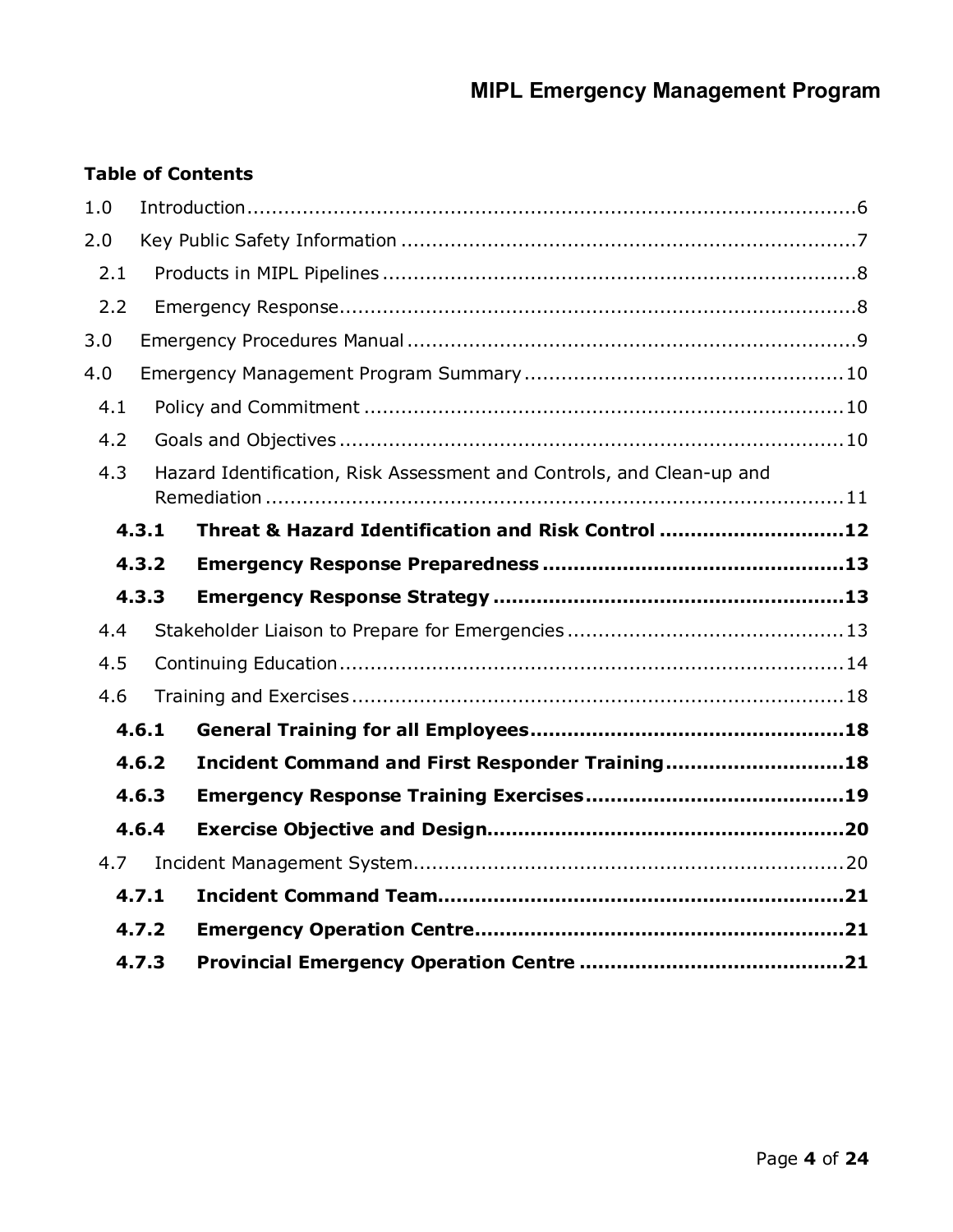# **List of Figures**

# **List of Tables**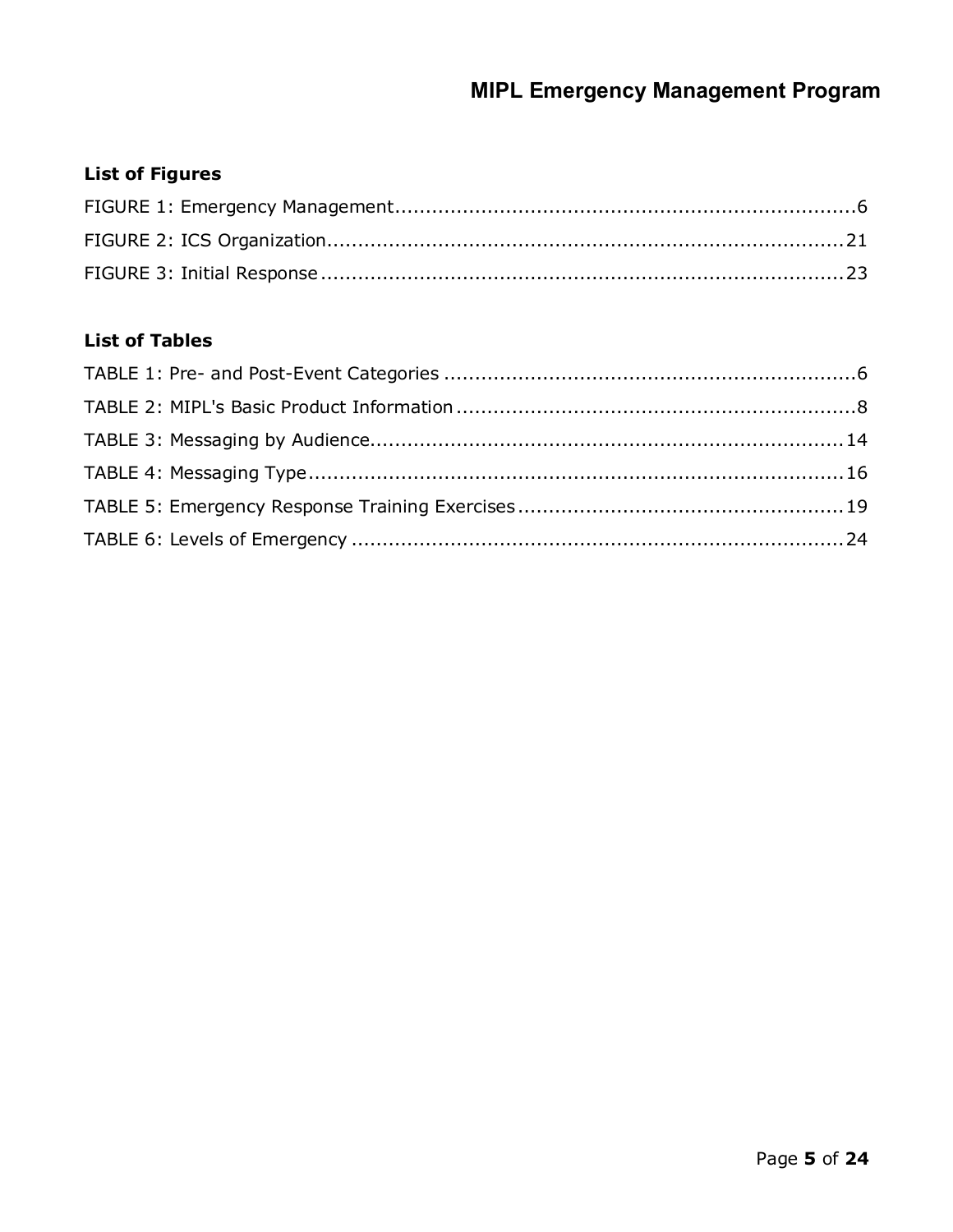## **1.0 Introduction**

Many Islands Pipe Lines (Canada) Limited (MIPL) is committed to safety and shall respond, in the safest and most efficient manner possible, to emergency situations affecting the health and safety of the public, employees, facilities, and the environment. MIPL is a wholly owned subsidiary of SaskEnergy Incorporated (SaskEnergy). SaskEnergy and TransGas Limited (TransGas), another wholly owned subsidiary of SaskEnergy, provide emergency response and other services to MIPL. $<sup>1</sup>$ </sup>

MIPL's Emergency Management Program (EMP) follows a "Plan-Do-Check-Act" cycle to support continuous improvement. MIPL's Emergency Management Program and Emergency Procedures Manual are updated annually in accordance with the Corporate Emergency Management Program (CEMP) annual review process.

MIPL's EMP is based on the following emergency management principle:



**FIGURE 1: Emergency Management**

The Hazard Identification and Risk Assessment Process collects all hazards and potential hazards for review and evaluation. Significant risks from that process are incorporated in CEMP.

The CEMP methodology divides threats into pre-event and post-event. The pre-event category includes two stages, mitigation, and preparedness. The post-event category also includes two stages, response, and recovery.

<span id="page-5-0"></span>

| <b>TABLE 1: Pre- and Post-Event Categories</b> |                                                                                                                                                            |
|------------------------------------------------|------------------------------------------------------------------------------------------------------------------------------------------------------------|
| <b>Mitigation</b>                              | Measures that can be taken to avoid the occurrence of an incident,<br>such as inspections and repairs, locking gates and valves, and remote<br>monitoring. |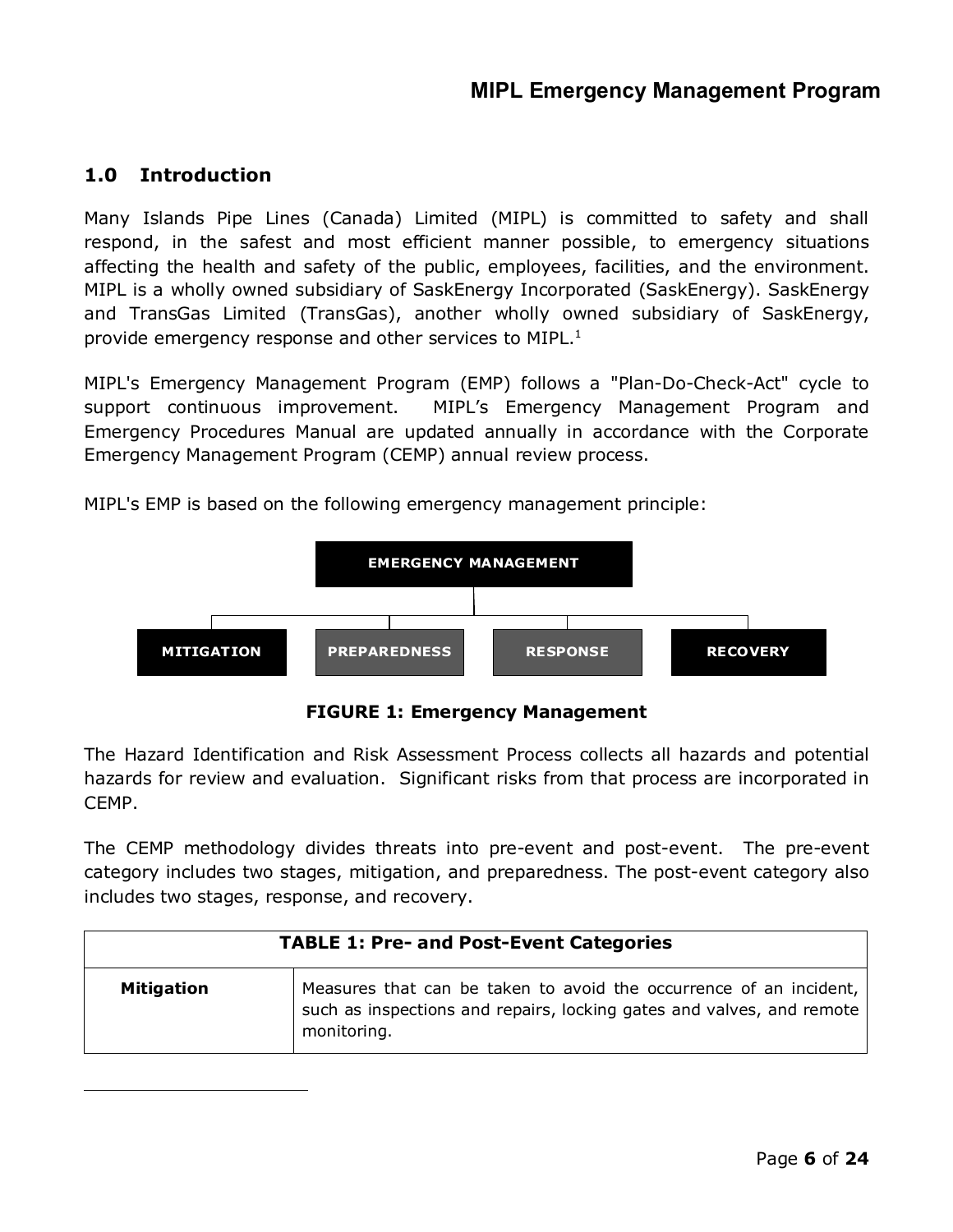| <b>TABLE 1: Pre- and Post-Event Categories</b> |                                                                                                                                                                  |  |
|------------------------------------------------|------------------------------------------------------------------------------------------------------------------------------------------------------------------|--|
| <b>Preparedness</b>                            | Forecasting the types of emergencies that could occur and the people,<br>equipment, organization, and training that would be required to<br>respond effectively. |  |
| <b>Response</b>                                | The actions that would be taken to regain control of the failed<br>facilities.                                                                                   |  |
| <b>Recovery</b>                                | Resumption - restoring service to customers in locations where service<br>was lost.                                                                              |  |
|                                                | Restoration - taking remedial action to restore any damaged buildings,<br>equipment, or property to their normal condition.                                      |  |

MIPL is required to develop, implement, and maintain an Emergency Management Program to anticipate, prevent, manage, and mitigate conditions during an emergency that could adversely affect the health and safety of the public, employees, facilities, and the environment for all pipelines and facilities regulated by the Canada Energy Regulator (CER).

**<sup>1</sup> SaskEnergy Incorporated provides emergency management services to Many Islands Pipe Lines (Canada) Limited and Portal Municipal Gas Company Canada Inc., and these materials apply for both operators' pipelines, to be read with necessary adaptations inferred.**

# **2.0 Key Public Safety Information**

MIPL is responsible for the management of emergency situations relating to all operations. Should an emergency occur, MIPL shall activate the emergency response plan, and notify the affected public, first responders, municipalities, indigenous communities, and provincial and federal agencies and regulators, as required.

The MIPL Emergency Procedures Manual provides notification procedures and contact information for first responders, municipalities, provincial and federal agencies. Contact information of residents and businesses near our pipelines and facilities are kept current as part of the damage prevention and stakeholder engagement programs so that stakeholders are updated with the latest information.

The public can provide notification of an issue by calling the 24-Hour Emergency number 1-306-777-9800. This is published at [www.miplcl.com](https://www.miplcl.com/) and in our damage prevention and stakeholder engagement program materials and as part of the information posted on pipeline markers.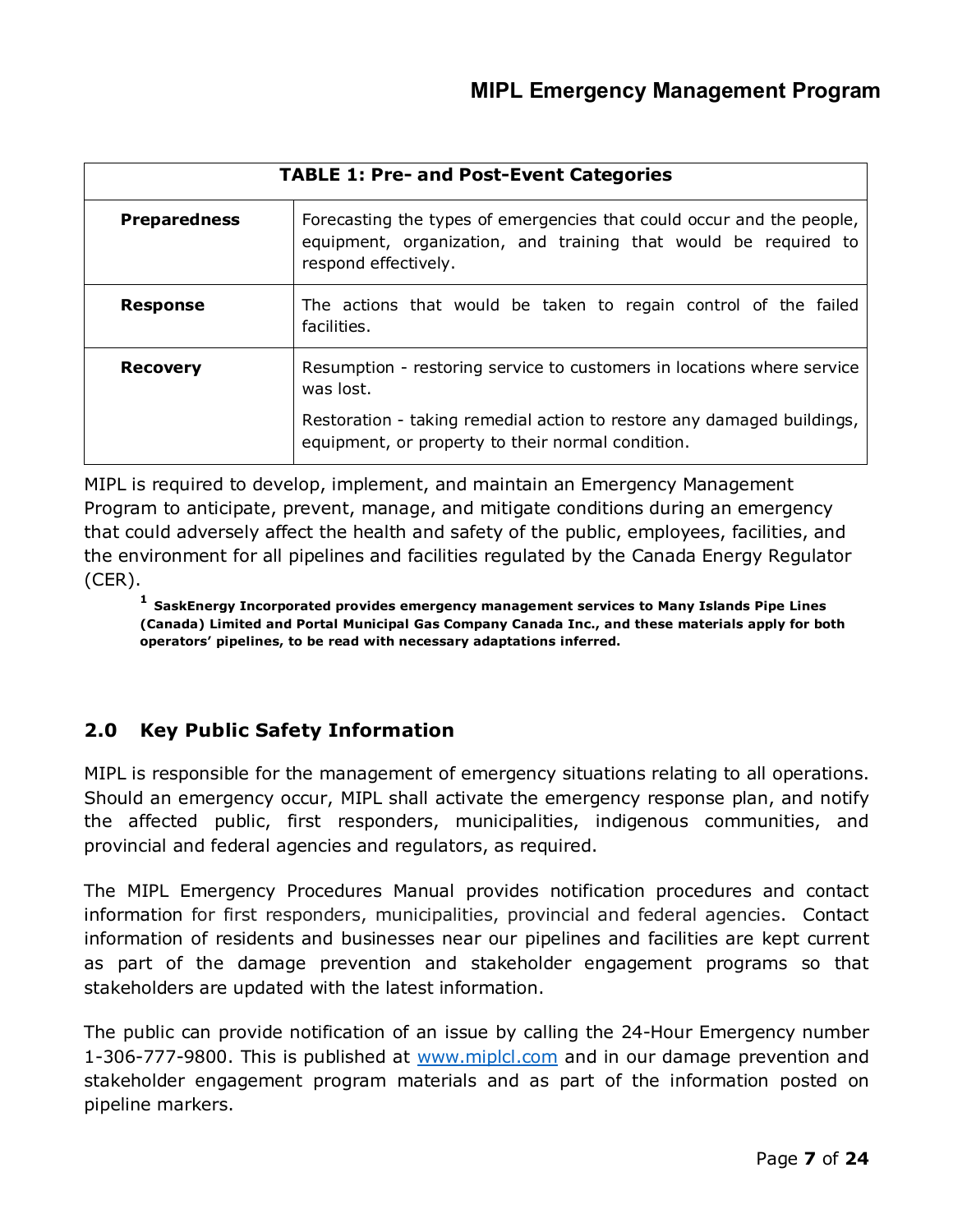# **MIPL Emergency Management Program**

The damage prevention and stakeholder engagement programs are designed to educate the affected public and public officials about the presence of pipelines and facilities in their communities as well as provide information on the products in the pipelines and facilities. The programs also detail safety and emergency hazard awareness and response. Detailed information about the products in the pipelines and facilities is provided to first responders so they will be able to quickly identify and properly respond during an emergency.

#### **2.1 Products in MIPL Pipelines**

MIPL pipelines are used to transport natural gas inter-provincially and internationally, both into and out of the United States markets. General safety information regarding the natural gases transported is available in the Material Safety Data Sheets (MSDS) in the Emergency Procedures Manual. MIPL's basic product information and general hazards associated with the transported natural gases are outlined in Table 2 below:

| <b>TABLE 2: MIPL's Basic Product Information</b> |                   |                                                                                                           |                                                                                                                                                                 |                                                                                                                                                              |
|--------------------------------------------------|-------------------|-----------------------------------------------------------------------------------------------------------|-----------------------------------------------------------------------------------------------------------------------------------------------------------------|--------------------------------------------------------------------------------------------------------------------------------------------------------------|
| <b>Product</b>                                   | <b>Appearance</b> | Odor                                                                                                      | <b>Special Behavior</b>                                                                                                                                         | <b>Hazards</b>                                                                                                                                               |
| <b>Natural Gas</b><br>(Odorized)                 | Colourless gas    | Rotten egg-like                                                                                           | Low density and lighter<br>than air<br>In an open area, it rises<br>into the atmosphere<br>and dissipates<br>In an enclosed area, it<br>collects overhead first | <b>Extremely flammable</b><br>and explosive under<br>certain conditions<br>Suffocation can occur<br>if vapours displace<br>the oxygen in an<br>enclosed area |
| Natural Gas<br>(Sweet)                           | Colourless gas    | Odourless.<br>There can be a<br>slight<br>hydrocarbon<br>odour that may<br>not be detected<br>by everyone | Low density and lighter<br>than air<br>In an open area, it rises<br>into the atmosphere<br>and dissipates<br>In an enclosed area, it<br>collects overhead first | <b>Extremely flammable</b><br>and explosive under<br>certain conditions<br>Suffocation can occur<br>if vapours displace<br>the oxygen in an<br>enclosed area |

#### **2.2 Emergency Response**

In the event of an emergency, MIPL will activate the appropriate emergency response plan and work with the affected municipality, health authority, environmental agency/regulator, regulatory body, and other provincial government departments and/or agencies, as required. MIPL will notify and update members of the affected public on actions to be taken and/or actions taken. Multiple communication platforms may be utilized including: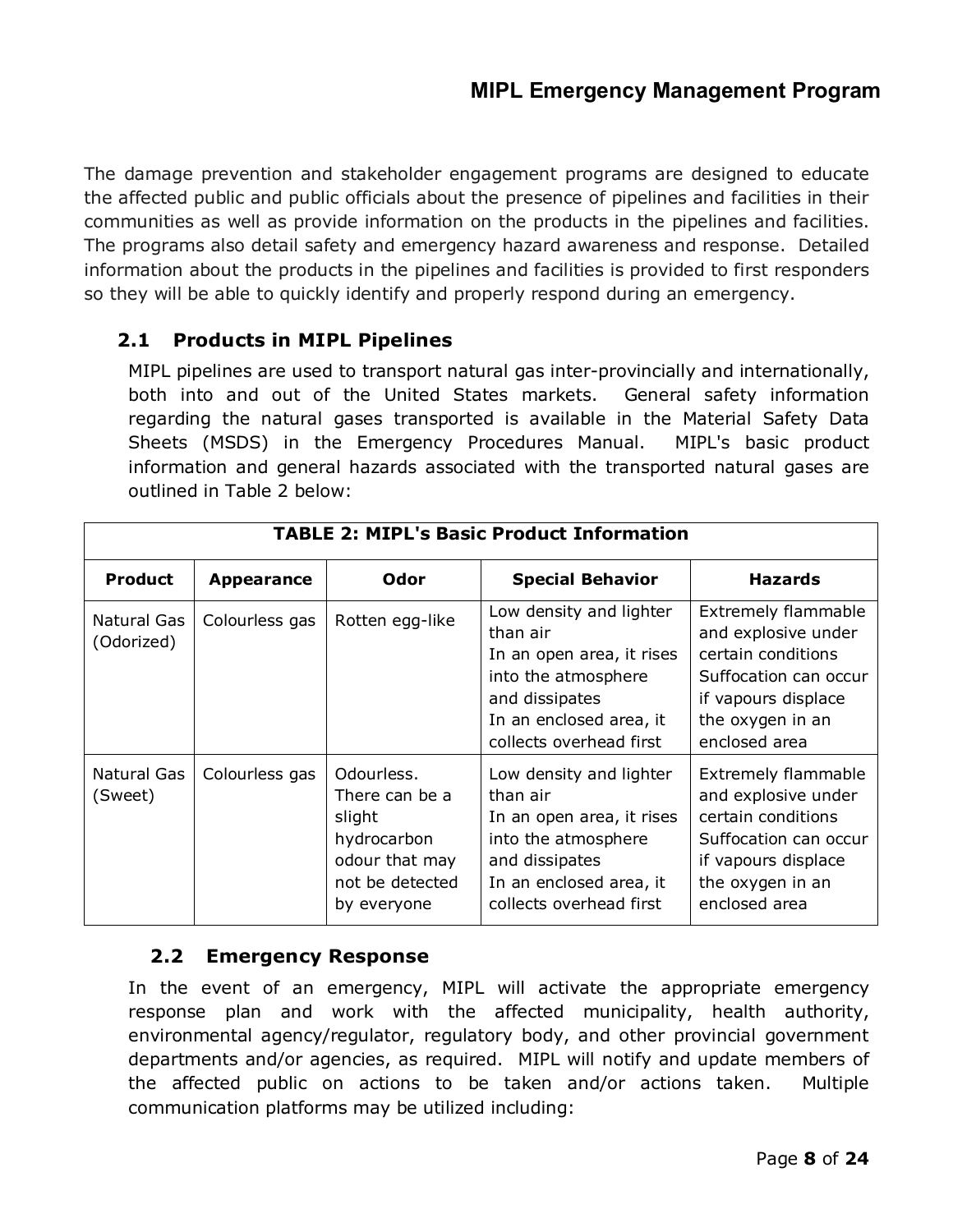- Direct communication;
- Broadband media;
- Social media (ie: SaskAlerts);
- News releases;
- Hotlines; and
- Website

If a release is detected or reported, MIPL prioritizes in stopping the release, containing the spill, sampling, and identifying the spill material, and clean-up of the release based on respective Construction, Operations and Maintenance Practices (COMPs) to recover the spilled material and reduce environmental impact. When required, the atmosphere is monitored with sensitive equipment to track and record the presence and concentrations of hazardous air emissions during normal operations (proactive), during an incident, and ongoing during a response.

#### **3.0 Emergency Procedures Manual**

The MIPL Emergency Procedures Manual is based on the output of our hazard identification and risk analysis process. It contains emergency response information applicable for all pipelines and facilities, operated by MIPL. This information includes:

- Description of initial actions when someone reports an incident
- Definitions and levels of emergencies
- Incident Command System and emergency response structure
- Information on managing threats
- Spill control procedures
- Debriefing procedure
- Internal and external communication information and procedures
- Emergency roles and responsibilities for internal positions and agencies
- Detailed product information
- Internal and external reporting requirements
- Current internal and external contact lists
- Emergency planning zone information
- Information on emergency response equipment
- Current area maps
- Mutual aid agreements
- Templates and records to document the events, actions, and meetings during an emergency.
- Site-specific plans for sensitive areas.

Our Emergency Procedures Manual is available for viewing on [https://www.miplcl.com.](https://www.miplcl.com/)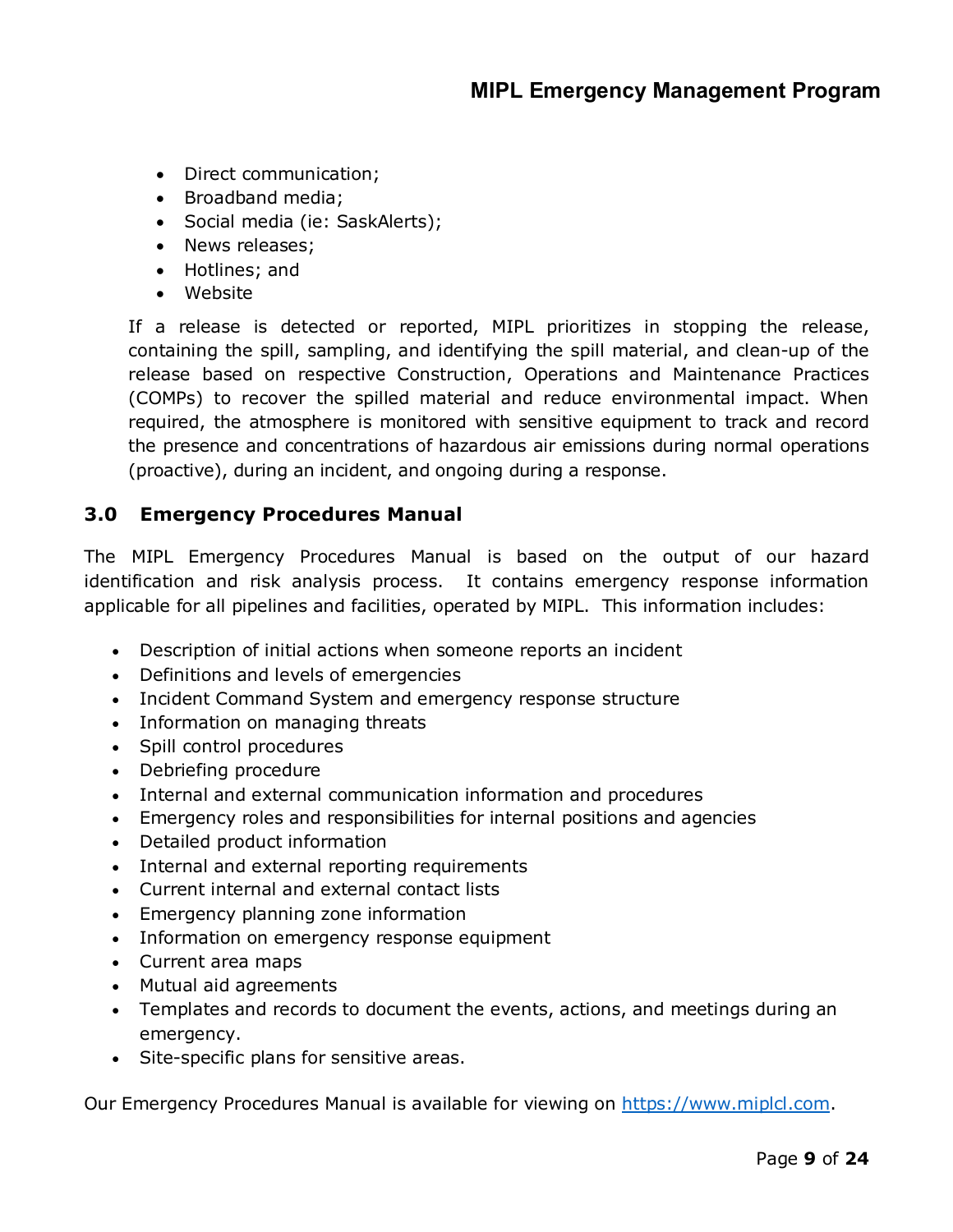In addition to the MIPL Emergency Procedures Manual, COMPs, Unified Management System (UMS) programs, plans, procedures, and guidelines have been developed, to support pre- and post-event controls as noted in Table 1.

#### **4.0 Emergency Management Program Summary**

The Emergency Management Program focuses on incidents and emergencies that threaten the safe and reliable operation of our natural gas systems. The scope of the program includes all emergency planning and response activities.

Implementing an integrated and coordinated approach to emergency management aligns with our corporate mission of delivering safe, reliable, and affordable natural gas. The purpose of the program is to:

- provide an integrated and coordinated approach at various functional levels within the Company.
- provide compliance with provincial and federal legislation regarding emergency programs and our participation in their development and operation.

#### **4.1 Policy and Commitment**

We are committed to respond, safely and efficiently, to emergency situations that affect the health and safety of the public, employees, facilities, and the environment. The procedures contained within the MIPL Emergency Procedures Manual will be followed and applied as necessary, depending on the nature of the incident. The procedures are designed to minimize the incidents' effect on the public, customers, employees, our facilities, and the environment.

#### **4.2 Goals and Objectives**

Our main goal is to prevent incidents before they happen. Should an incident occur, the goal of the Emergency Management Program is to safely and effectively respond to the emergency, in partnership with local first responders, support services, local authorities, RCMP/police, the health authority, government agencies, and regulatory agencies.

It is the goal of the Emergency Management Program to establish and maintain plans, procedures, and resources to:

• Prevent and mitigate the effects that incidents have on the public, property, environment, and company operations.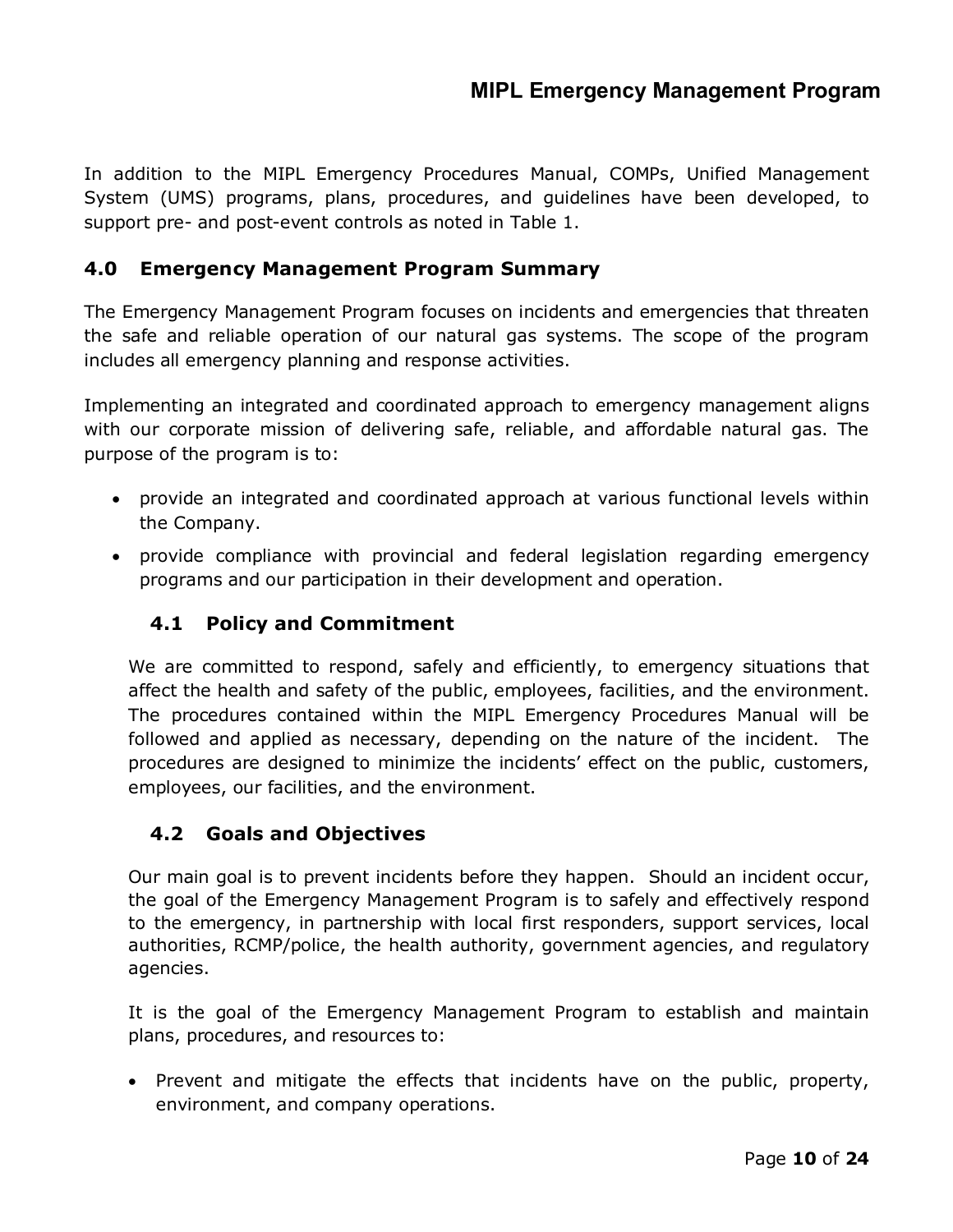- Provide emergency responders with established procedures, and access to critical information, equipment and proper training required to respond to an emergency.
- Activate local first responder groups and local authorities towards a unified and coordinated response to incidents or emergencies; and
- Restore any damaged buildings, equipment, or property to their pre-incident condition.

To accomplish these goals, the Emergency Management Program, which is governed by the Unified Management System, has to coordinate with other programs to effectively prevent and mitigate release of substance from our pipelines and facilities.

- Safety Management Program includes safety procedures related to the conditions, potential hazards, or equipment involved, that must be consulted and followed when carrying out work.
- Environmental Protection Program includes procedures for clean-up and remediation during an emergency that may adversely affect the environment.
- Control Room Management Program provides the scope of pipeline control procedures that must be followed for safe, efficient, and reliable pipeline operations.
- Pipeline Integrity Management Program maintains the safety and reliability of gas pipelines and other materials that form part of the high-pressure pipeline asset to keep the public and employees safe.
- Plant Integrity Management Program maintains the safety and reliability of the pressure vessels and associated piping systems. This serves to control the risks associated with loss of containment of the pressure equipment and subsequent gas loss.
- Damage Prevention Program includes risk management procedures that must be followed to effectively address protection of the MIPL pipeline system and protection of the public.
- Security Management Program includes risk management procedures that must be followed to effectively mitigate security risks.

Corporate Emergency Management Program (CEMP) key objectives and targets are established and monitored. The CEMP committee provides an annual update to the CEMP steering committee.

#### **4.3 Hazard Identification, Risk Assessment and Controls, and Clean-up and Remediation**

This section provides a summary of the hazards that are likely to occur based on the product and geography, and what consequences would be prevented and addressed. It also identifies the risk analysis process and controls used, how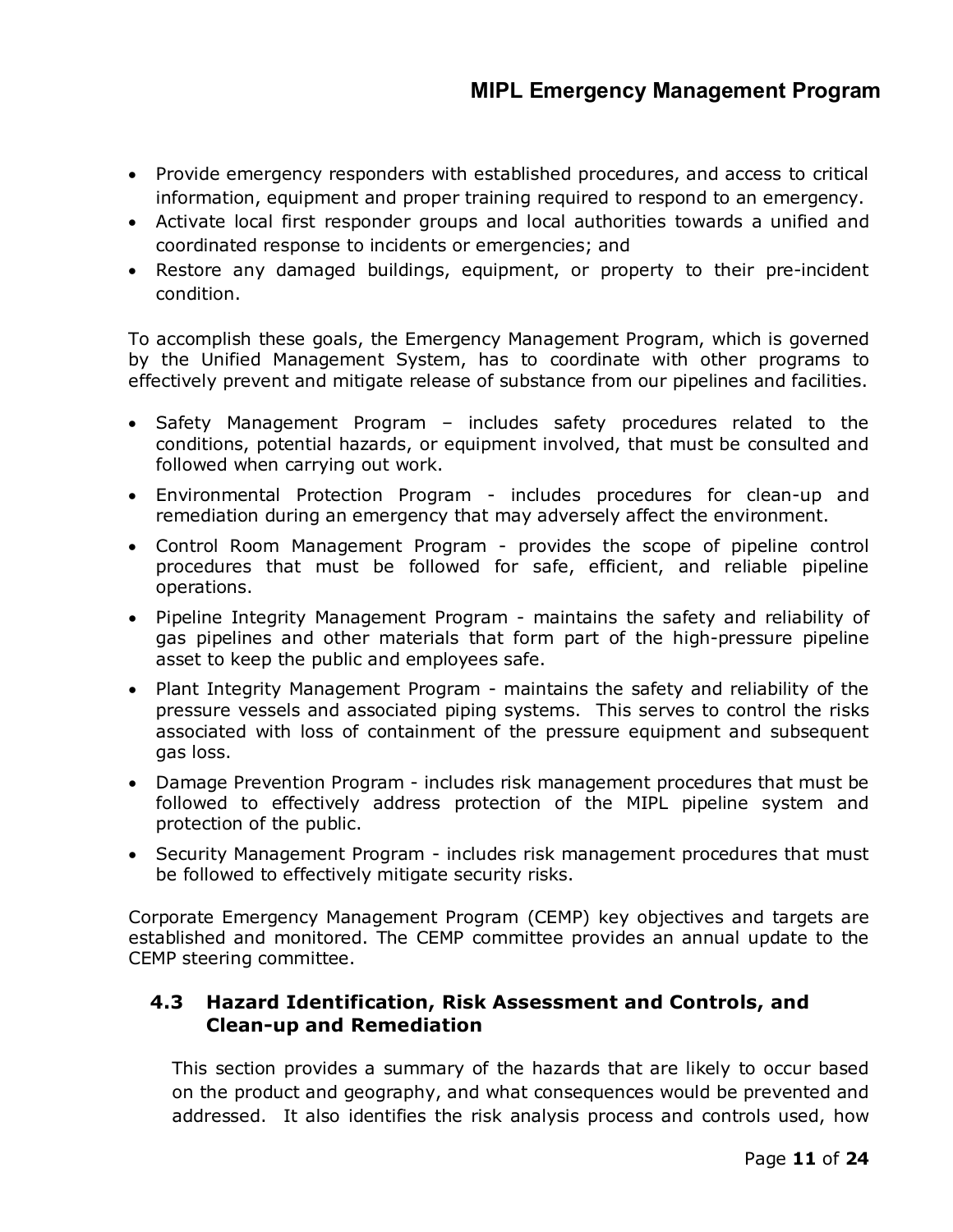stakeholder input was gathered and considered, the extent of emergency response preparedness, as well as decision making for response strategies, and clean-up and remediation.

#### **4.3.1 Threat & Hazard Identification and Risk Control**

Public awareness events with stakeholders are held following the steps in the Integrated Public Awareness Process. Stakeholders' input and potential concerns raised are properly documented, reviewed, and analyzed as part of continuous improvement and used along with the threats outlined in CSA Z662 as inputs to our risk assessment. Appropriate control processes are employed to mitigate and eliminate, or reduce, the chance of incident and potential consequences including leak, rupture, and fire. A complete list of threats and controls is stored on the UMS SharePoint site.

In general, our primary hazard is loss of containment or release and ignition of product. Our risk assessment process includes development of mitigations and controls including but not limited to the following:

- Recognizing potential hazards;
- Assessing the risk of the potential hazards;
- Implementing preventive measures (e.g. Sask  $1<sup>st</sup>$  Call participation, cathodic protection, pipeline integrity program);
- Incorporating detection abilities (e.g. SCADA, FireEye);
- Applying mitigation (e.g. emergency shutdown, control room procedures, plant control systems);
- Calculating Emergency Planning Zones (EPZs);
- Identifying the potential impact on people, property, and the environment of an incident within the EPZs;
- Completing external agency consultation within the EPZs;
- Incorporating external agency feedback; and
- Arranging for equipment resources (e.g. type, amount and location of emergency response equipment, mutual aid agreements, contractor, and clean-up resources) and response procedures to protect people, property and the environment and mitigate the situation in the event of an incident.

Mutual aid agreements exist with the Canadian Gas Association, the Canadian Energy Pipeline Association, and the Province of Saskatchewan.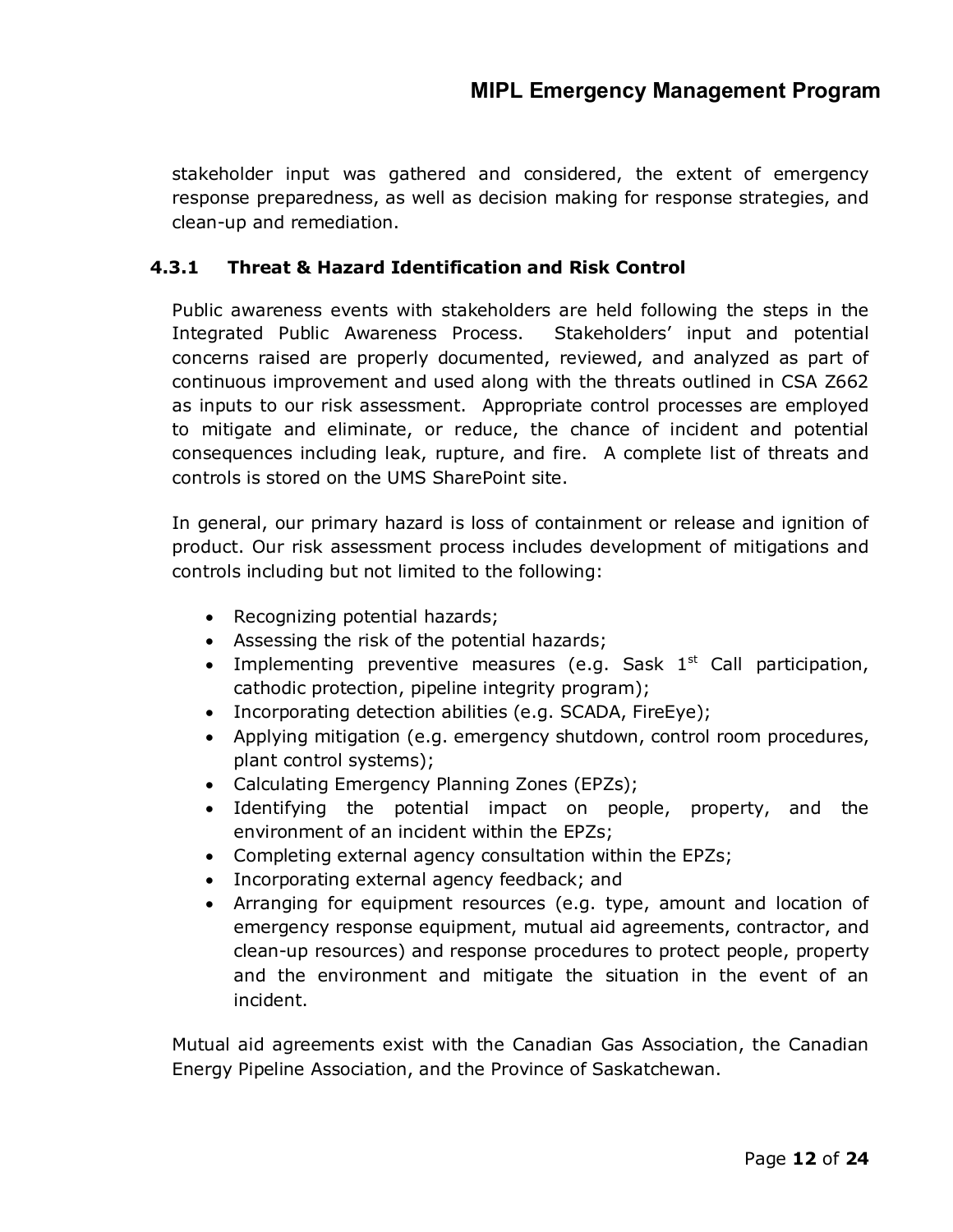#### **4.3.2 Emergency Response Preparedness**

As noted above, the applicable legal, regulatory standards and our risk assessment process plays a role in defining our emergency response preparedness, including:

- Determining the location of staging area and entrance/exit routes;
- Ensuring appropriate resources for incident command;
- Maintaining adequate emergency response equipment;
- Maintaining adequate hazard monitoring equipment (e.g. approved Combustible Gas Indicator);
- Maintaining clean-up/waste contracts and mutual aid agreements with members of the Canadian Gas Association (CGA) and Canadian Energy Pipeline Association (CEPA); and
- Conducting exercises and drills

#### **4.3.3 Emergency Response Strategy**

Each of our incident response plans is based on legal requirements, regulatory standards, industry guidelines and best practices for quick and effective emergency response to protect personnel, public, property and the environment. This involves identification of potential incidents, outlining the contingencies including resources needed to respond to emergencies, notification guidelines, developing responder checklists, procedures for remediation and clean-up, and training of stakeholders.

Procedures for responding to emergencies are stored on the CEMP SharePoint Site, and COMPs for remediation and clean-up are in the Standards Library.

#### **4.4 Stakeholder Liaison to Prepare for Emergencies**

Liaison activities are conducted through communications, training, coordination during incidents, and agreements to assure inter-operability amongst the company, emergency responders, government agencies and other organizations.

Engagement with emergency responders, government agencies and other organizations occur in regular meetings and trainings to discuss and prepare for emergency response. This engagement is supported by our stakeholder engagement processes and allows for: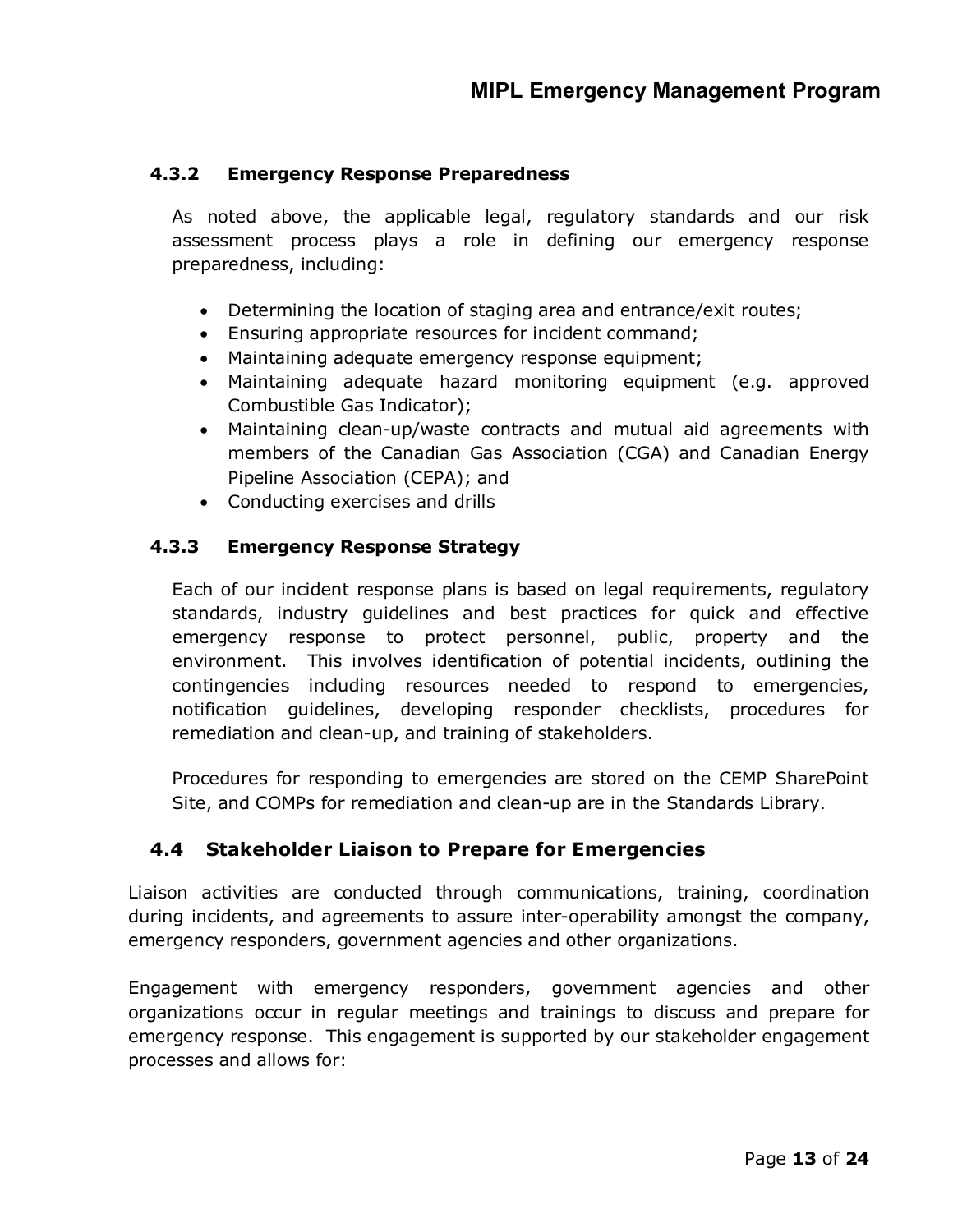- Aligning communications regarding damage prevention, emergency preparedness and response, and emergency management (coordination) during an incident;
- Information gathered during the outreach is documented, analyzed, and incorporated into the Emergency Procedures Manual, as applicable;
- Confirmation that contact information, including calling priorities are correct and updated; and
- Continuing education details of which can be found in Section 4.5 Continuing Education.

# **4.5 Continuing Education**

Our stakeholder engagement processes support educating affected public, public officials, first responders, and other third parties as identified in Table 3. It also serves as a two-way communication between the company and the public.

The public and response agencies are encouraged to provide comments and ask questions about the information they are provided with, either by email or phone, in order to assist in the emergency response planning process.

| <b>TABLE 3: Messaging by Audience</b> |                                                                                                       |                                                                                                                                                                                                                                                                                                                                                                                                                                                                                                                                                              |
|---------------------------------------|-------------------------------------------------------------------------------------------------------|--------------------------------------------------------------------------------------------------------------------------------------------------------------------------------------------------------------------------------------------------------------------------------------------------------------------------------------------------------------------------------------------------------------------------------------------------------------------------------------------------------------------------------------------------------------|
| <b>Stakeholder</b><br>Group           | Who is included                                                                                       | <b>Messaging Type</b>                                                                                                                                                                                                                                                                                                                                                                                                                                                                                                                                        |
| Affected Public                       | Landowners and occupants<br>who own, live or work along<br>the pipeline right of way<br>(ROW)         | Pipeline Purpose and Reliability<br>$\bullet$<br><b>Hazard Awareness and Prevention</b><br>$\bullet$<br>Measures (Less detailed for all audiences)<br>Overview of Potential Hazards<br>$\bullet$<br>Overview of Potential Consequences<br>$\bullet$<br>Summary of Prevention Measures<br>$\bullet$<br>Undertaken<br>Potential Hazards of Products Transported<br>Leak Recognition (How to recognize a<br>$\bullet$<br>pipeline leak)<br>Response to a Pipeline Leak<br>Priority to Protect Life<br>Damage Prevention<br><b>Transmission Pipeline Markers</b> |
| <b>Public Officials</b>               | Town, county or municipal<br>level elected<br>representatives, and those<br>belonging to a government | Pipeline Purpose and Reliability<br>$\bullet$<br>Hazard Awareness and Prevention<br>$\bullet$<br>Measures (Less detailed for all audiences)<br>Overview of Potential Hazards<br>$\bullet$                                                                                                                                                                                                                                                                                                                                                                    |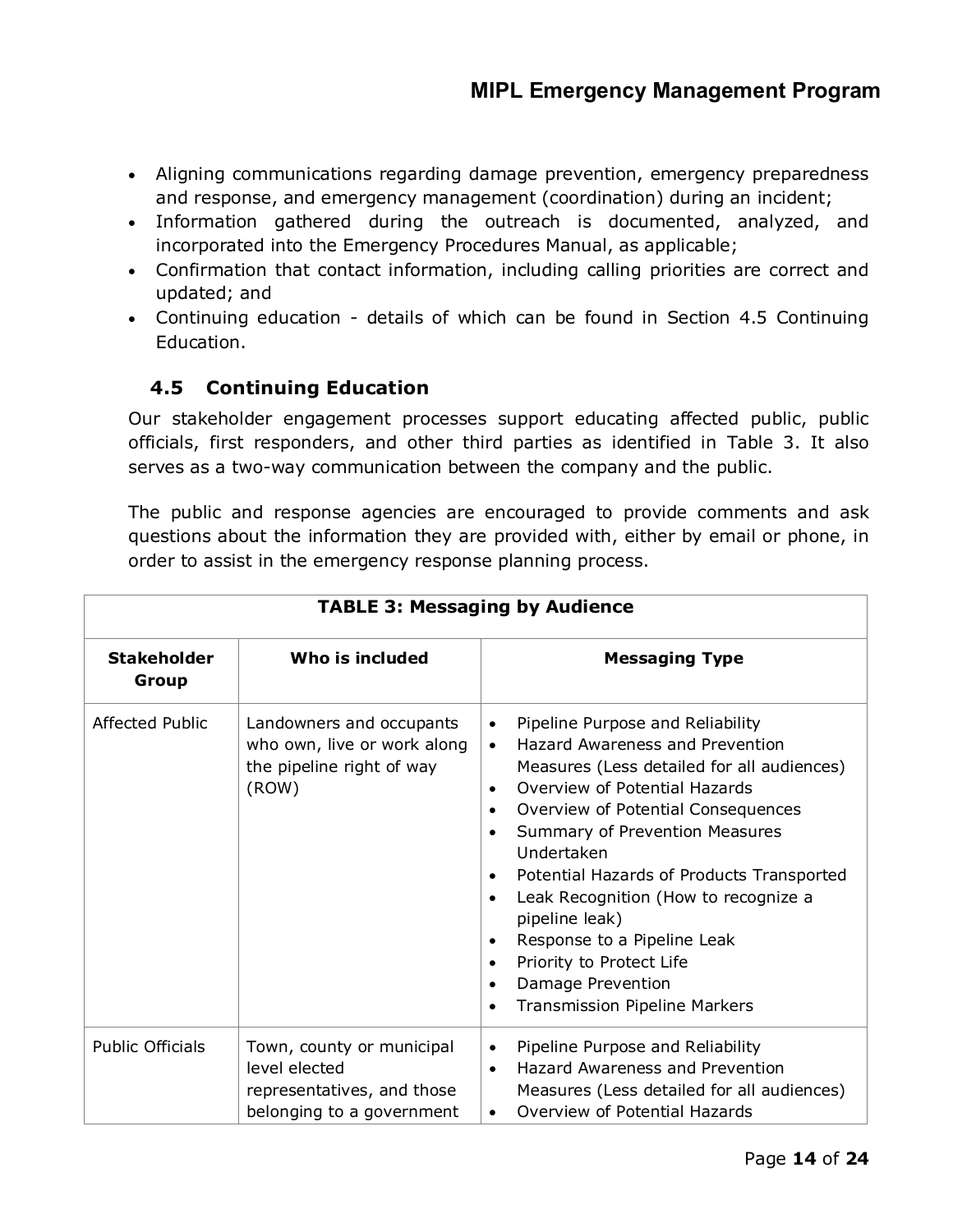| <b>TABLE 3: Messaging by Audience</b> |                                                                                                                        |                                                                                                                                                                                                                                                                                                                                                                                                                                       |
|---------------------------------------|------------------------------------------------------------------------------------------------------------------------|---------------------------------------------------------------------------------------------------------------------------------------------------------------------------------------------------------------------------------------------------------------------------------------------------------------------------------------------------------------------------------------------------------------------------------------|
| <b>Stakeholder</b><br>Group           | Who is included                                                                                                        | <b>Messaging Type</b>                                                                                                                                                                                                                                                                                                                                                                                                                 |
|                                       | agency that may have<br>jurisdictional responsibility                                                                  | Overview of Potential Consequences<br>$\bullet$<br>Summary of Prevention Measures<br>$\bullet$<br>Undertaken<br>Potential Hazards of Products Transported<br>$\bullet$<br>Leak Recognition (How to recognize a<br>$\bullet$<br>pipeline leak)<br>Response to a Pipeline Leak<br>$\bullet$<br>Priority to Protect Life<br>$\bullet$<br>Damage Prevention<br>$\bullet$<br>Emergency Preparedness - Drills and<br>$\bullet$<br>Exercises |
| Emergency<br>Responders               | Emergency response<br>agencies with jurisdiction to<br>respond to an emergency<br>involving pipelines or<br>facilities | Pipeline Purpose and Reliability<br>$\bullet$<br>Hazard Awareness and Prevention<br>$\bullet$<br>Measures (More detailed for emergency<br>official audiences)<br>Priority to Protect Life<br>$\bullet$<br>Liaison with Emergency Officials<br>$\bullet$<br><b>Emergency Contacts</b><br>$\bullet$<br>Emergency Preparedness Response Plans<br>$\bullet$<br>Emergency Preparedness - Drills and<br>$\bullet$<br>Exercises              |
| Third parties                         | Those conducting ground<br>disturbance activities near<br>pipelines.                                                   | Pipeline Purpose and Reliability<br>$\bullet$<br>Hazard Awareness and Prevention<br>$\bullet$<br>Measures (Less detailed for all audiences)<br>Leak Recognition (How to recognize a<br>$\bullet$<br>pipeline leak)<br>Response to a Pipeline Leak<br>$\bullet$<br>Priority to Protect Life<br>$\bullet$<br>Damage Prevention<br>$\bullet$<br><b>Transmission Pipeline Markers</b>                                                     |

Table 4 describes the message types provided in the stakeholder engagement events.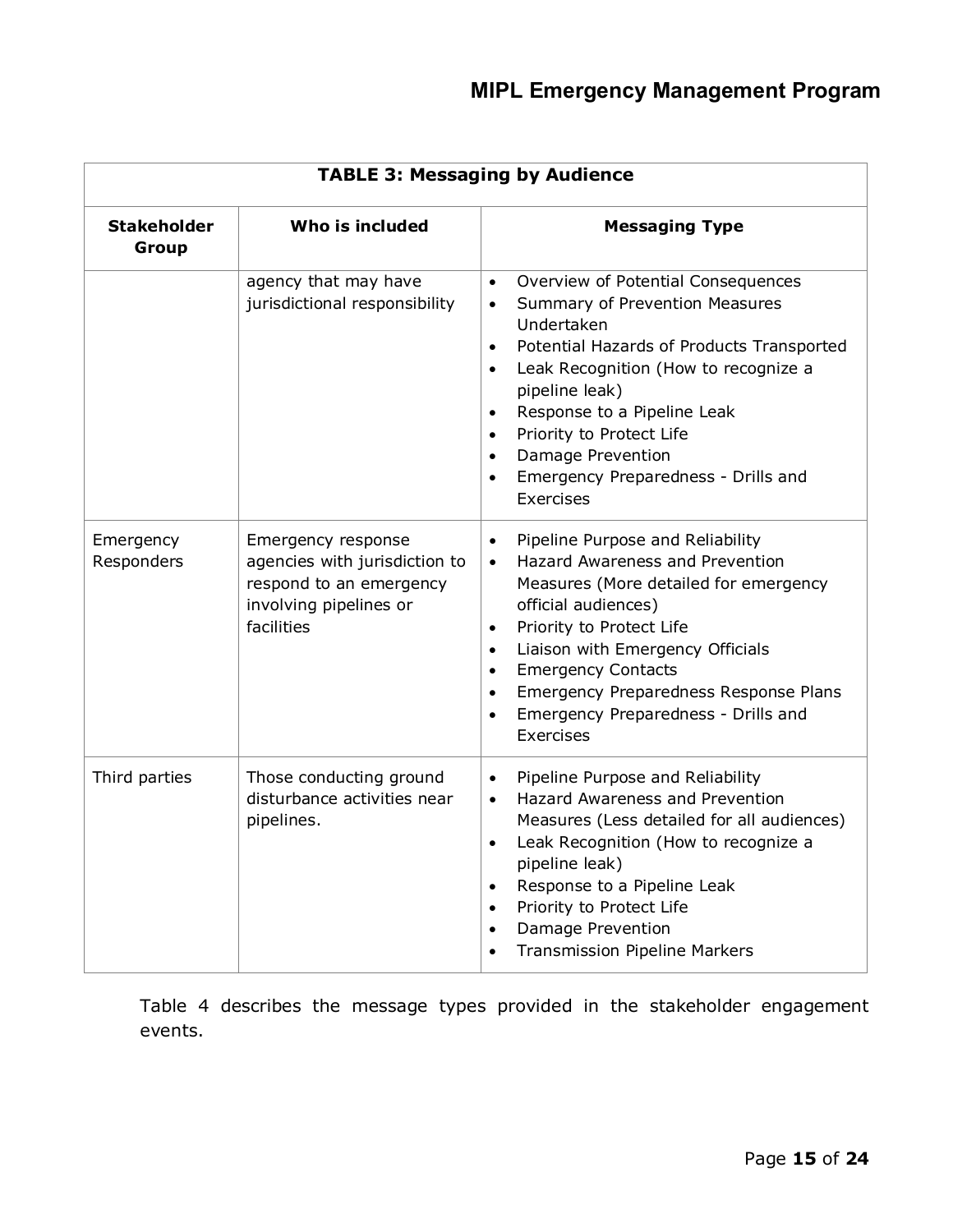| <b>TABLE 4: Messaging Type</b>               |                                                                                                                                                                                                                                                                                                                                                |  |
|----------------------------------------------|------------------------------------------------------------------------------------------------------------------------------------------------------------------------------------------------------------------------------------------------------------------------------------------------------------------------------------------------|--|
| Pipeline Purpose and<br>Reliability          | A general explanation of:<br>1. the purpose of the pipeline and/or facilities<br>2. the reliability of the pipeline to meet the energy needs of the<br>region, and<br>3. how security is considered.                                                                                                                                           |  |
| Hazard Awareness and                         | Provides a broad overview of hazards, their potential consequences,                                                                                                                                                                                                                                                                            |  |
| <b>Prevention Measures</b>                   | and the measures undertaken to prevent or mitigate the risks from                                                                                                                                                                                                                                                                              |  |
| (Less detailed for all                       | pipelines. Additionally, communicates an overview of preventative                                                                                                                                                                                                                                                                              |  |
| audiences)                                   | measures to help assure safety and prevent incidents.                                                                                                                                                                                                                                                                                          |  |
| Hazard Awareness and                         | The scope of the hazard awareness and prevention message is                                                                                                                                                                                                                                                                                    |  |
| <b>Prevention Measures</b>                   | more detailed for the emergency responder audience than for other                                                                                                                                                                                                                                                                              |  |
| (More detailed for                           | audiences, and includes how to obtain more specific information                                                                                                                                                                                                                                                                                |  |
| emergency officials)                         | upon request.                                                                                                                                                                                                                                                                                                                                  |  |
| Overview of Potential<br>Hazards             | General information about the nature of hazards posed by pipelines<br>is included, while also assuring the stakeholder audience that<br>accidents are relatively rare. The causes of pipeline failures, such<br>as third-party excavation damage, corrosion, material defects,<br>worker error, and events of nature can also be communicated. |  |
| Overview of Potential                        | Identifies the product release characteristics and potential hazards                                                                                                                                                                                                                                                                           |  |
| Consequences                                 | that could result from an accidental release from the pipeline.                                                                                                                                                                                                                                                                                |  |
| Summary of Prevention<br>Measures Undertaken | A general overview of the preventative measures undertaken in the<br>planning, design, operation, maintenance, inspection and testing of<br>the pipeline. This message should also reinforce how the<br>stakeholder audience can play an important role in preventing<br>third-party damage and right-of way encroachments.                    |  |
| Potential Hazards of                         | Specific information about the release characteristics and potential                                                                                                                                                                                                                                                                           |  |
| Products Transported                         | hazards posed by the accidental release.                                                                                                                                                                                                                                                                                                       |  |
| Leak Recognition                             | Information on how to recognize a pipeline leak through the senses                                                                                                                                                                                                                                                                             |  |
| (How to recognize a pipeline                 | of sight, unusual sound, and smell (as appropriate to the product                                                                                                                                                                                                                                                                              |  |
| leak)                                        | type) and describe any associated dangers.                                                                                                                                                                                                                                                                                                     |  |
| Response to a Pipeline Leak                  | Outlines the appropriate actions to take once a pipeline leak or                                                                                                                                                                                                                                                                               |  |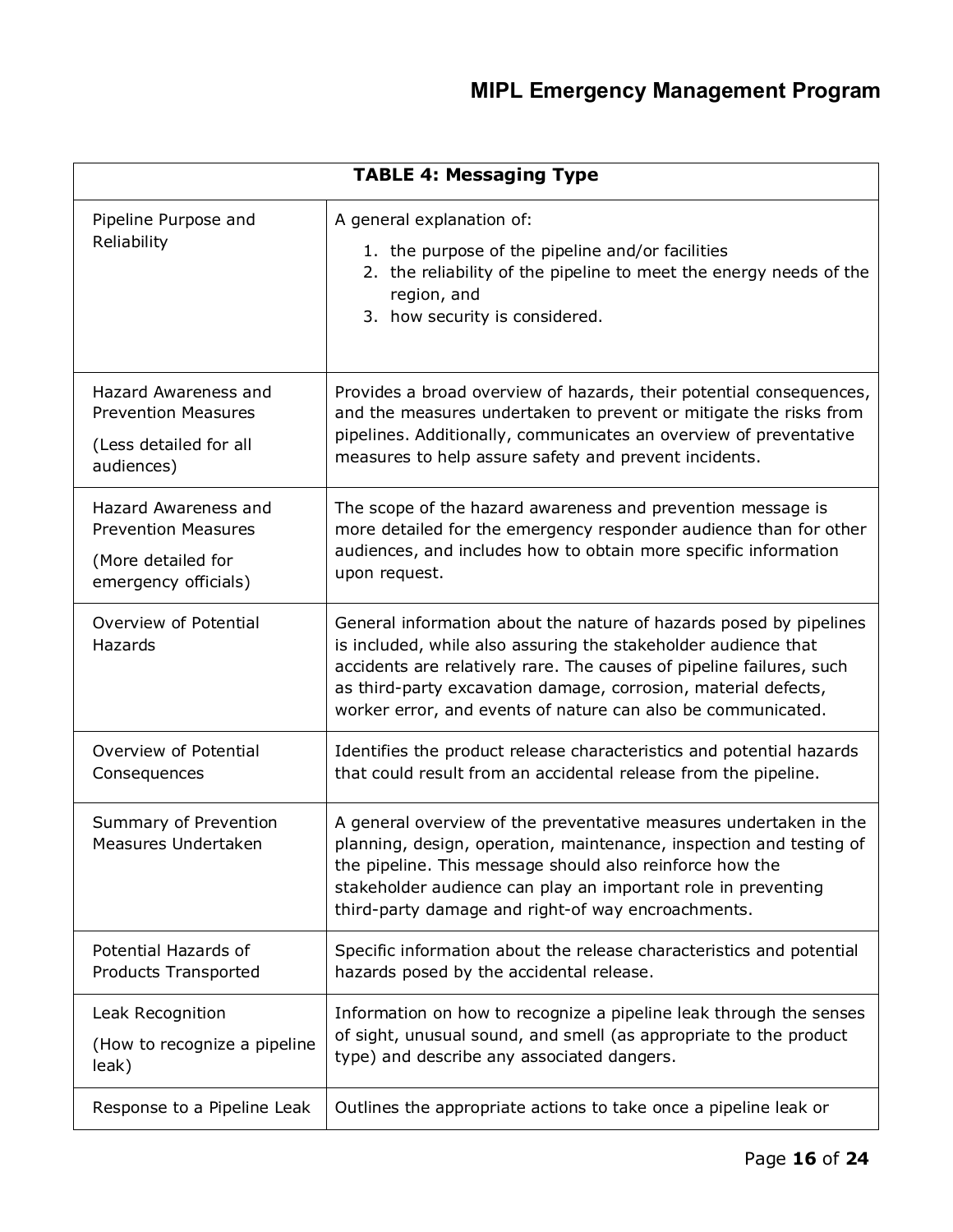| <b>TABLE 4: Messaging Type</b>                          |                                                                                                                                                                                                                                                                                                                                                                                                                                                                                                                                                                                                                                                                                                                                                                  |  |
|---------------------------------------------------------|------------------------------------------------------------------------------------------------------------------------------------------------------------------------------------------------------------------------------------------------------------------------------------------------------------------------------------------------------------------------------------------------------------------------------------------------------------------------------------------------------------------------------------------------------------------------------------------------------------------------------------------------------------------------------------------------------------------------------------------------------------------|--|
|                                                         | release is suspected. This information includes: What to do if a leak<br>is suspected and what not to do if a leak is suspected. It is<br>especially important to include specific information on detection<br>response if the pipeline contains product that, when released, could<br>be immediately hazardous to health.                                                                                                                                                                                                                                                                                                                                                                                                                                       |  |
| Liaison with Emergency<br><b>Officials</b>              | This information indicates that SaskEnergy and the local emergency<br>response officials have an ongoing relationship designed to prepare<br>and respond to an emergency.                                                                                                                                                                                                                                                                                                                                                                                                                                                                                                                                                                                        |  |
| Priority to Protect Life                                | Emphasizes that public safety and environmental protection are the<br>top priorities in any pipeline emergency response.                                                                                                                                                                                                                                                                                                                                                                                                                                                                                                                                                                                                                                         |  |
| <b>Emergency Contacts</b>                               | Shares contact information for SaskEnergy local offices and 24-hour<br>emergency telephone line with local and provincial emergency<br>officials. SaskEnergy also uses meetings with emergency officials to<br>confirm that both emergency officials and SaskEnergy have the<br>current, correct contact information and calling priorities.                                                                                                                                                                                                                                                                                                                                                                                                                     |  |
| <b>Emergency Preparedness</b><br>Response Plans         | Includes information about how emergency officials can access the<br>response plans covering their jurisdiction.                                                                                                                                                                                                                                                                                                                                                                                                                                                                                                                                                                                                                                                 |  |
| Emergency Preparedness -<br><b>Drills and Exercises</b> | A supplemental means of two-way communication about<br>emergency preparedness through conducting emergency response<br>drills or exercises with emergency response officials. Information on<br>incident command system roles, establishing unified command,<br>response guidelines, and preparedness for various emergency<br>scenarios can be communicated effectively and thoroughly through<br>a hands-on drill or exercise.                                                                                                                                                                                                                                                                                                                                 |  |
| Damage Prevention                                       | Communicates damage prevention messaging consistent with the<br>key "Dig Safe" messages developed by the Common Ground<br>Alliance. Provides notification to the public in the vicinity of the<br>pipeline and the actual excavators (who normally engage in<br>excavation activities in the area in which the pipeline is located) as<br>often as is needed to make them aware of the damage prevention<br>program, the program's purpose, and how to learn the location of<br>underground pipelines before excavation activities are begun.<br>Explains the use of the Sask $1st$ Call excavation notification system<br>in advance of any excavation activity. Provides information on the<br>prevalence of digging-related damage, also known as third-party |  |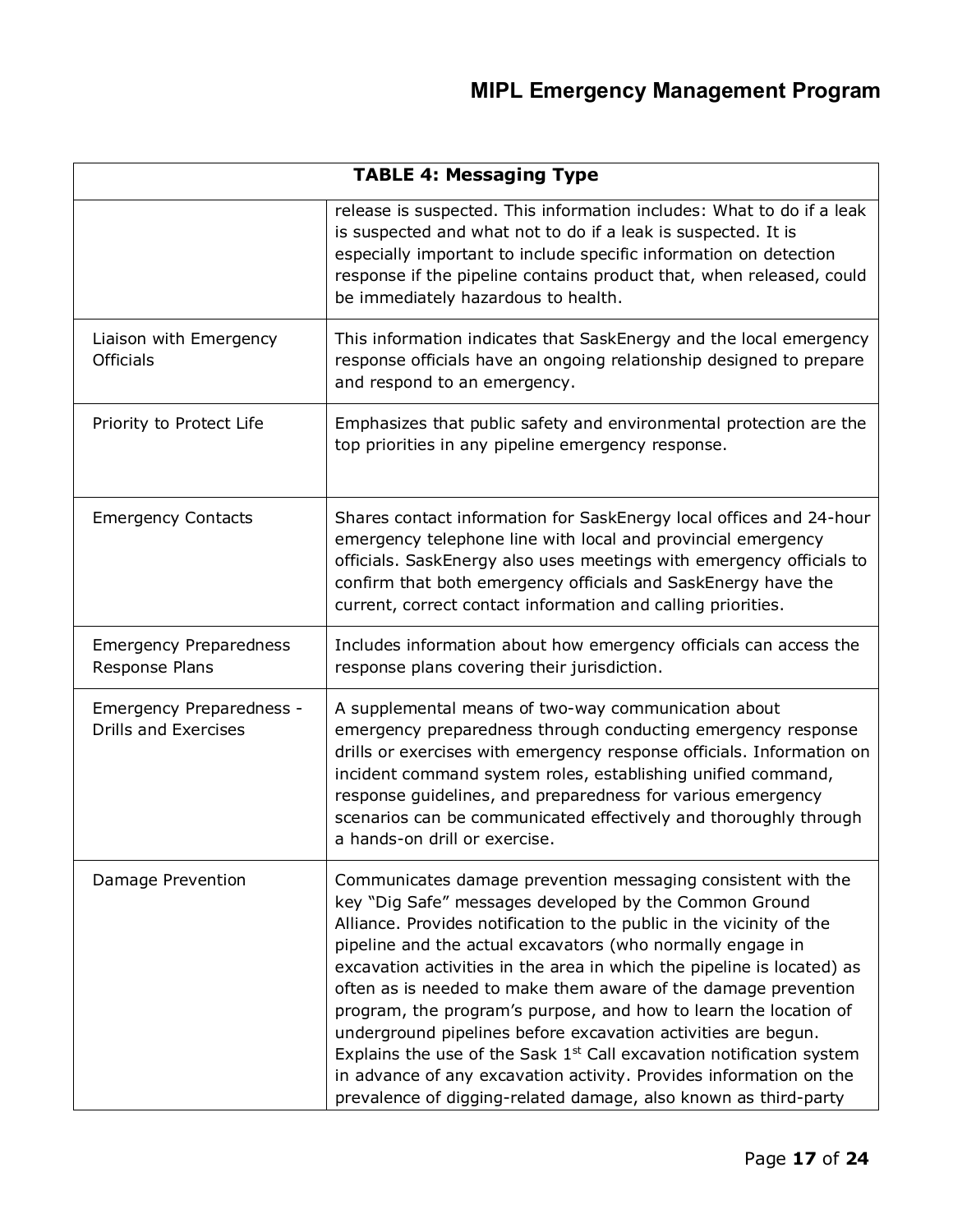| <b>TABLE 4: Messaging Type</b>                 |                                                                                                                                                                                                                                                                                                                                                                                  |  |  |  |
|------------------------------------------------|----------------------------------------------------------------------------------------------------------------------------------------------------------------------------------------------------------------------------------------------------------------------------------------------------------------------------------------------------------------------------------|--|--|--|
|                                                | damage, as appropriate.                                                                                                                                                                                                                                                                                                                                                          |  |  |  |
| <b>Transmission Pipeline</b><br><b>Markers</b> | Communicates how to identify a transmission pipeline ROW by<br>recognition of pipeline markers especially at road crossings, fence<br>lines and street intersections; awareness communications includes<br>information about:                                                                                                                                                    |  |  |  |
|                                                | what pipeline markers look like<br>that telephone numbers on the markers are for their use if<br>an emergency is suspected or discovered, and<br>that pipeline markers do not indicate the exact location or<br>depth of the pipeline and may not be present in certain<br>areas. As such, use of the Sask 1 <sup>st</sup> Call excavation<br>notification system is encouraged. |  |  |  |

Employees are provided with details on how they can help share pipeline safety, and emergency information with family, friends, and neighbors.

In addition to face-to-face outreach, stakeholders are provided with an Emergency Response Information booklet that contains emergency information such as pipeline product information, leak detection and its potential hazards, an overview of the pipeline, levels of emergency, early notification, emergency procedures, shelter-inplace procedures, procedures for evacuation, the 24-hour emergency number, other contacts and Sask  $1<sup>st</sup>$  Call information.

# **4.6 Training and Exercises**

Training is provided for emergency preparedness and response and is conducted at all levels of the company, including first responders as well.

# **4.6.1 General Training for all Employees**

All operations employees undergo annual Emergency Response 101 training and participate in an annual tabletop exercise.

#### **4.6.2 Incident Command and First Responder Training**

First responders and staff positions within our organizational structure that are likely to fill specific emergency response roles in the event of an incident or emergency have been identified: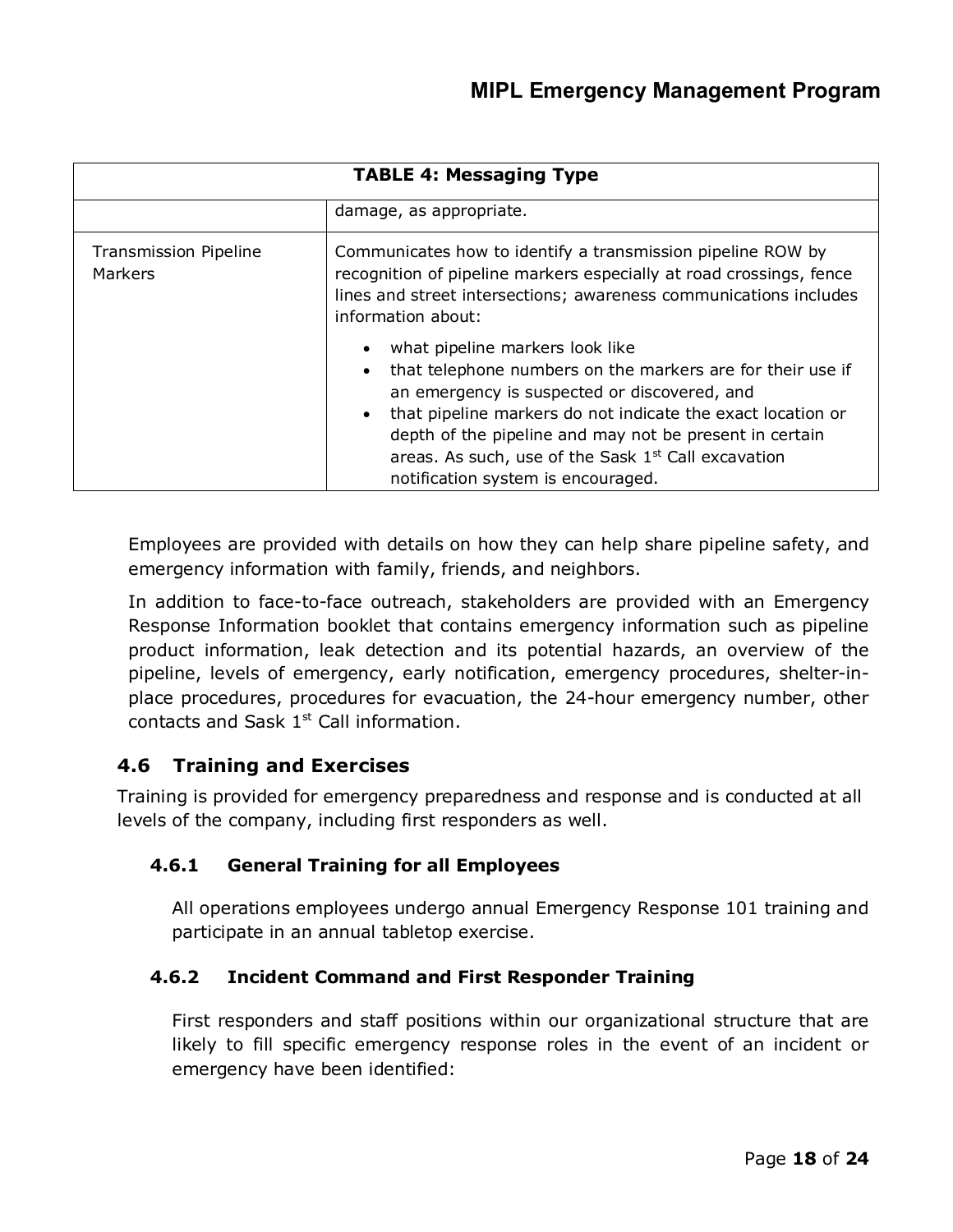- ICS 100 Training is required once for Field Supervisors and above as well as all incident command roles
- ICS 200 Training is required once for Operations Managers and incident command roles
- The Learning Management System contains the list of all staff positions requiring ICS 100 and ICS 200 training.
- Natural gas awareness training is available online for all interested first responder groups in Saskatchewan. The goal is for all first responders to receive this training every four (4) years. This training is also available during training events coordinated with other emergency agencies. Invitation letters are sent to Saskatchewan first responder groups offering this training.

#### **4.6.3 Emergency Response Training Exercises**

Emergency response training exercises are an integral part of emergency preparedness and the training process. The exercises may involve mutual aid partners and regulatory agencies. These exercises allow responders to practice their roles and identify opportunities to improve emergency preparedness.

| <b>TABLE 5: Emergency Response Training Exercises</b> |                                                                                                                                                                                                                                                                                                                |                                 |  |
|-------------------------------------------------------|----------------------------------------------------------------------------------------------------------------------------------------------------------------------------------------------------------------------------------------------------------------------------------------------------------------|---------------------------------|--|
| <b>Type of Exercise</b>                               | <b>Description</b>                                                                                                                                                                                                                                                                                             | <b>Frequency</b>                |  |
| <b>Drills</b>                                         | A supervised activity that tests a single or specific<br>operation or function. Drills are commonly used to<br>provide training on new equipment or test new<br>procedures: to practice and maintain skills; or to<br>prepare for more complex exercises.                                                      | As deemed<br>required           |  |
| <b>Tabletop Exercise</b>                              | a facilitated analysis of an emergency situation in an<br>informal, stress-free environment. A tabletop exercise<br>is designed to elicit constructive discussion as<br>participants examine and resolve problems based on<br>existing operational plans and identify where those<br>plans need to be changed. | Multiple<br>times every<br>year |  |
| Simulation or<br>Functional<br>Exercise               | These are activities designed to evaluate capabilities<br>and multiple functions using a simulated response. A<br>functional exercise will simulate the deployment of<br>resources as well as aspects of problem solving related<br>to the response. Participants will evaluate                                | As deemed<br>required           |  |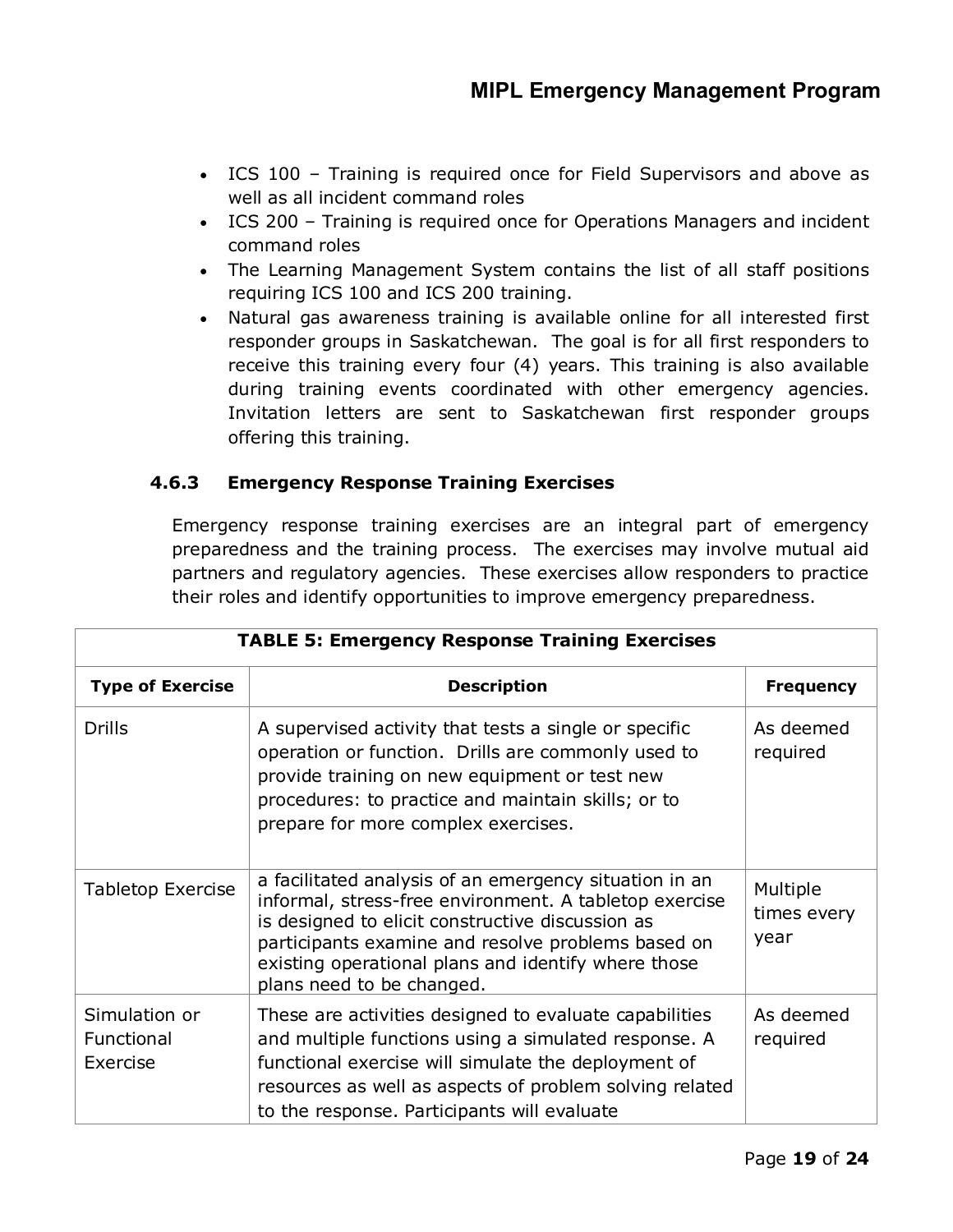|                     | management of the Incident Command Centre(s) and<br>assess the adequacy of emergency response plans and<br>resources.                                                                                                                                                                                                                     |                         |
|---------------------|-------------------------------------------------------------------------------------------------------------------------------------------------------------------------------------------------------------------------------------------------------------------------------------------------------------------------------------------|-------------------------|
| Full scale exercise | an activity involving establishment of an Incident<br>Command Post and actual deployment of field<br>resources in a coordinated response, as if a real<br>emergency had occurred. A full-scale exercise is often<br>a multi-agency, multi-jurisdictional exercise conducted<br>in conjunction with external agencies and<br>stakeholders. | Once every $3$<br>years |

Emergency response training, exercise and drill documents, and records are stored on the CEMP SharePoint site.

#### **4.6.4 Exercise Objective and Design**

With multiple operating areas, care is taken to design the exercises so that all areas receive the same training. Exercises may be based on company or industry incidents, hazards, near misses or potential risks. In particular, emergency exercises are varied in order to test potential emergencies as identified in the Hazard Identification and Risk Assessment (HIRA) Process.

#### **4.7 Incident Management System**

MIPL utilizes the Incident Command System (ICS) for incident and emergency response. The basic organization is outlined below in Figure 2. ICS is a standardized approach to the command, control, and coordination of emergency response providing a common hierarchy within which first responders from multiple agencies can be effective.

The scale of the emergency will determine if the event is handled solely by one person, one team, or all components. The size or number of response roles activated will depend on the requirements of the emergency. Additionally, response roles may be filled by responders from outside agencies and/or support services. Therefore, the number of response positions assigned to our representatives will be based upon the number of available personnel and the roles necessary to carry out the response. Responders may also fill more than one response role until additional responders arrive and are briefed on their assigned responsibilities.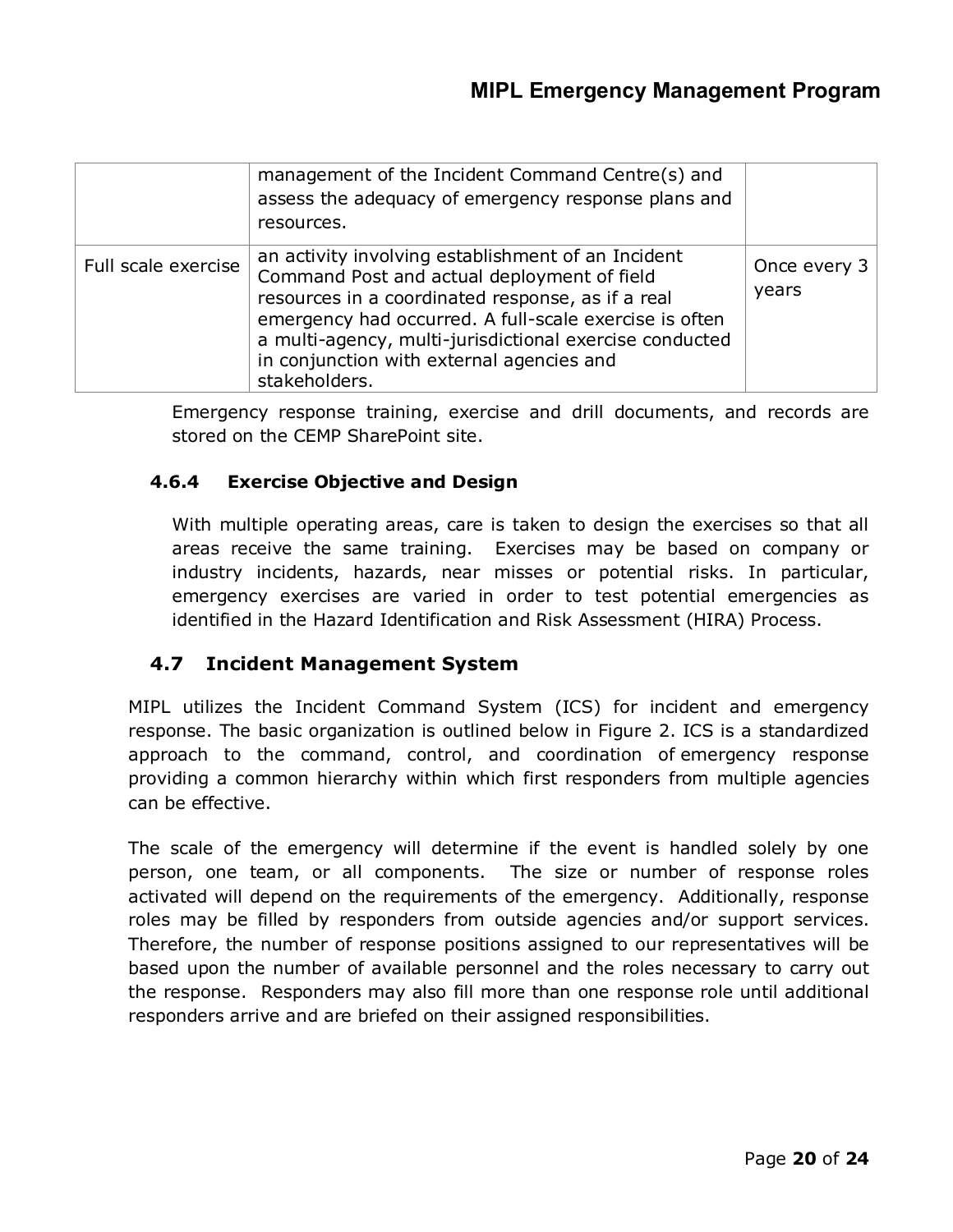



#### **4.7.1 Incident Command Team**

The Incident Command Team is directly involved in responding to incidents and emergencies at the field site. They implement the Emergency Procedures Manual and provide tactical command, focusing on worker safety, public safety, and site response/control measures. The Incident Commander manages the response efforts assigned to the Incident Command Team.

#### **4.7.2 Emergency Operation Centre**

An Emergency Operation Centre (EOC) is defined as an operation centre established in a suitable location to manage the larger aspects of an emergency. In a high-impact emergency, there may be a number of EOCs established to support the emergency response. These may include the regional and corporate EOCs, and the provincial government EOC.

#### **4.7.3 Provincial Emergency Operation Centre**

In Saskatchewan, a provincial level emergency response may involve coordination by the Saskatchewan Public Safety Agency (SPSA), a Crown agency within the Government of Saskatchewan. SPSA provides labour, equipment, and coordination for all provincial emergencies through their Provincial Emergency Operations Centre. If an emergency begins to escalate beyond the capacity of a local jurisdiction or in a number of jurisdictions, the Provincial EOC may be activated depending on the level of the incident(s).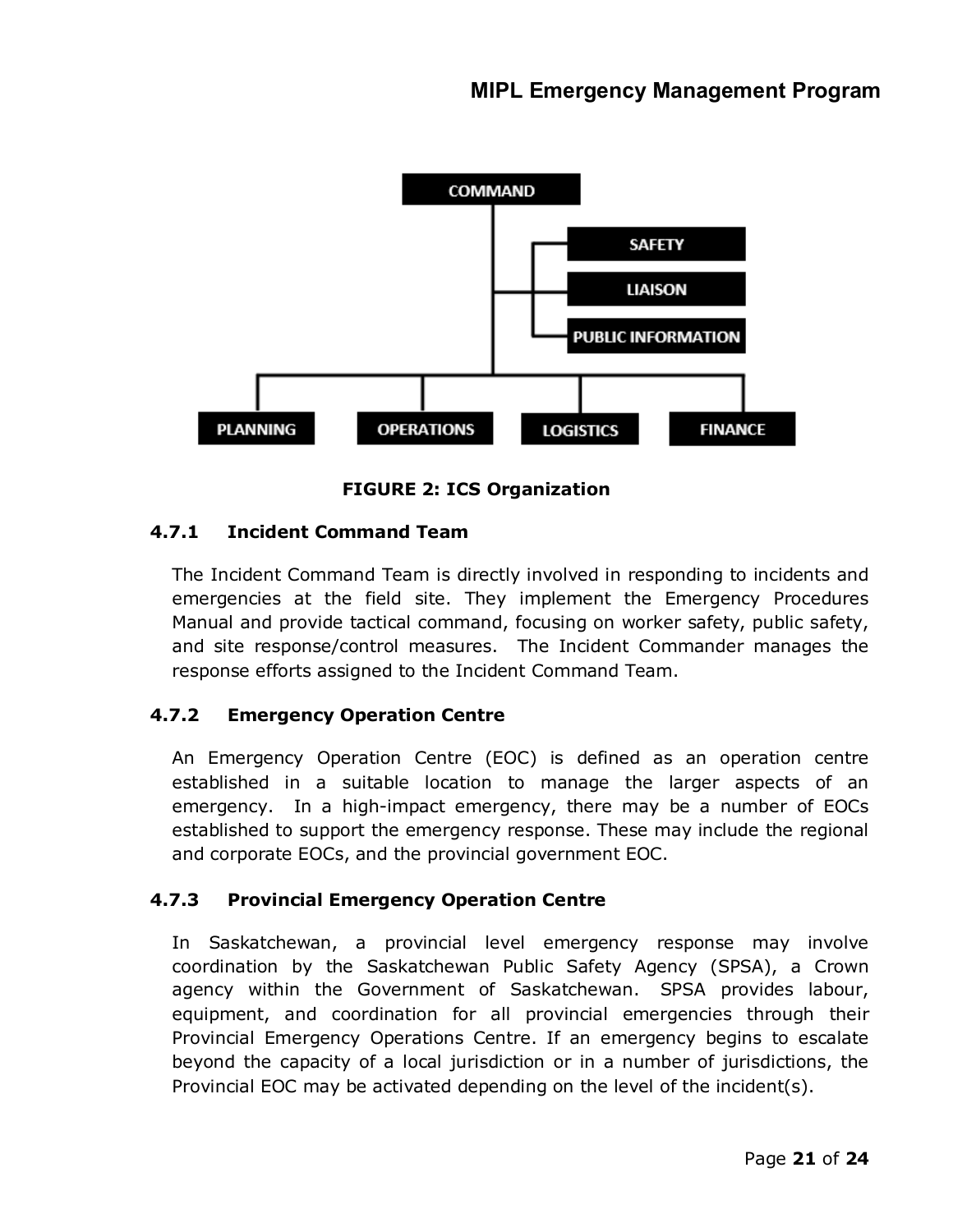# **MIPL Emergency Management Program**

First responders may be involved in the initial response as identified in Figure 3 and carry out activities to protect themselves, the public and ensure public safety. As first on scene, they will set up a Command Post and act as the Incident Commander until company personnel arrive on site and are briefed on the situation.

MIPL is responsible for the management of emergency situations relating to all operations. Should an emergency occur, MIPL shall activate the appropriate emergency response plan and work with the affected municipality, health authority, environmental agency/regulator, regulatory body, and other provincial government departments and/or agencies, as required following Figure 3 and Table 6.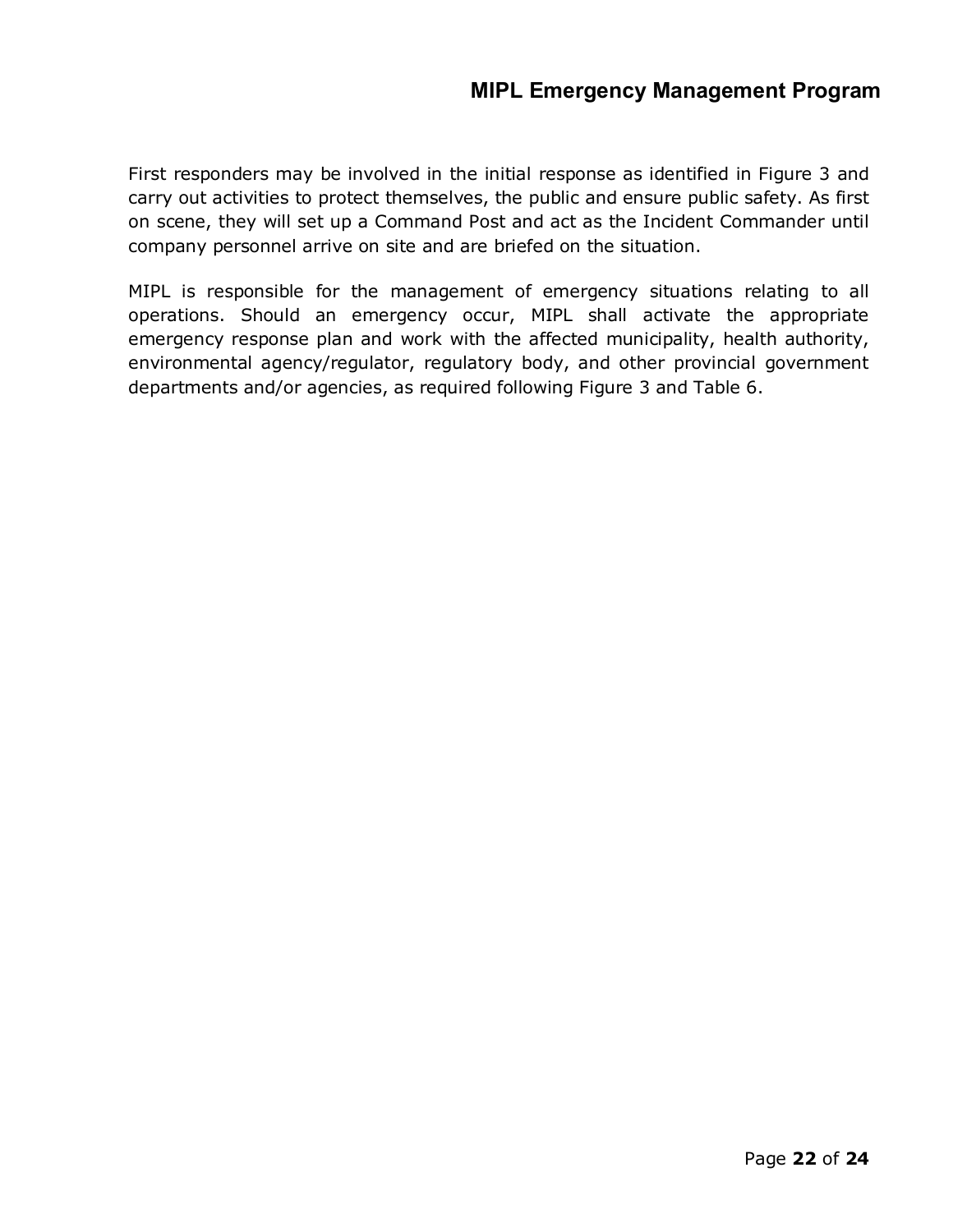

**FIGURE 3: Initial Response**